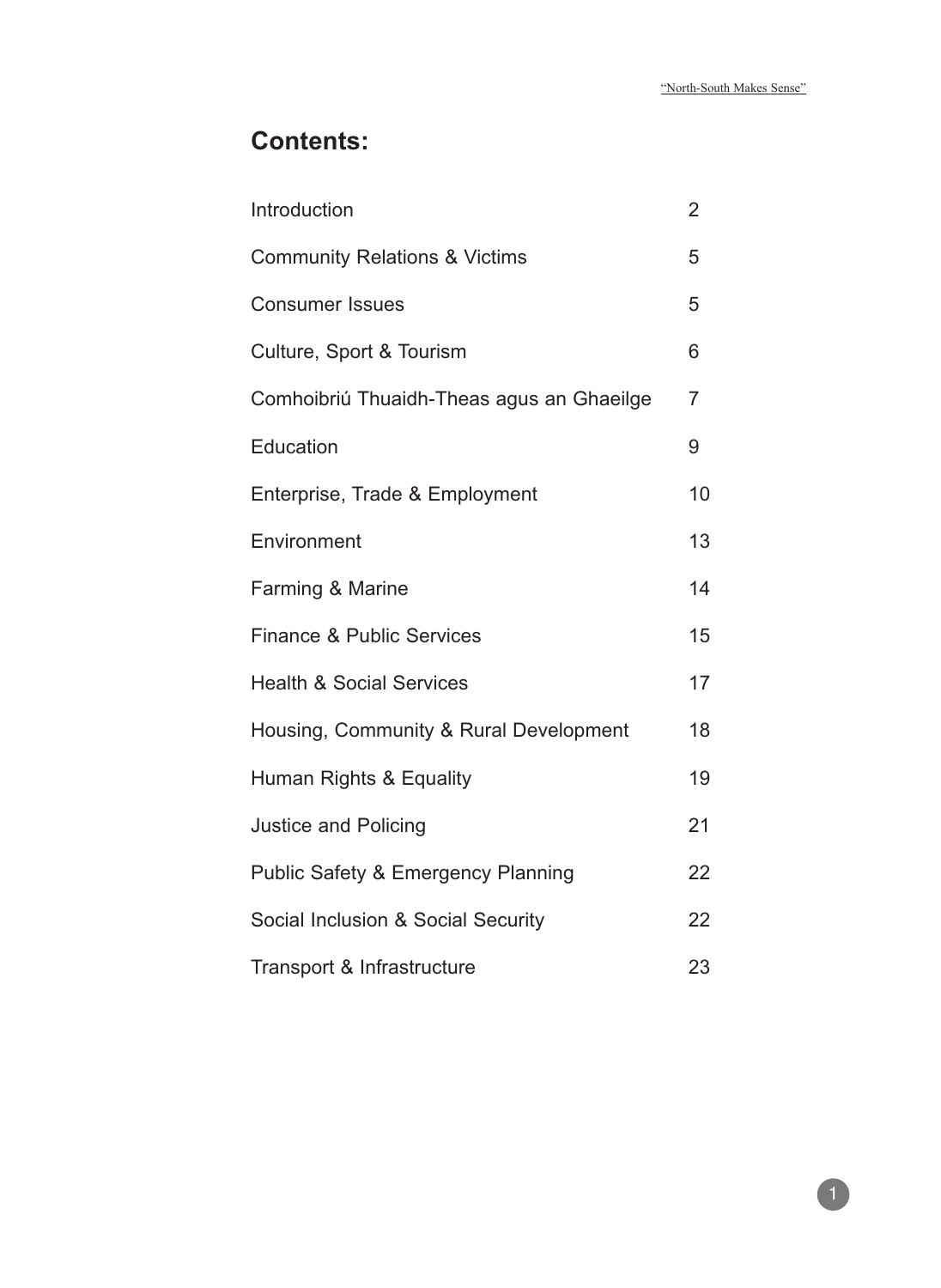# **Introduction**

The pace of North-South co-operation has intensified since the Good Friday Agreement. Evidence is to be seen in the investment by the Irish government in the City of Derry airport, the success of Tourism Ireland in boosting tourist numbers, the development of the Belfast-Dublin road, the increasing number of cross-border hospital service contracts, movement towards a single energy market for the whole island and plans to create an integrated North-South gas supply. These initiatives – and many others – highlight the 'normalisation' of practical co-operation with mutually beneficial outcomes.

Indeed, the success of North-South co-operation in recent years is such that there is no longer a question over its capacity to deliver economic and social benefits on both sides of the border, nor of the need for political direction to ensure its success.

But the current scale of North-South co-operation is only a fraction of its potential. Moreover, this part of the Agreement has been unfairly hindered by suspension. Executive business is conducted by Direct Rule Ministers. British-Irish Council business continues. The SDLP is determined to ensure that the potential of the North-South agenda is fully realised and that co-operation does not become a hostage to political stalemate.

That is why we are publishing the detailed proposals contained in this document. We want to see North-South co-operation raised to a new level of development – and we want it achieved under the auspices of restored political institutions.

Beyond the political and practical case for broad-based North-South co-operation, there is growing acknowledgement of its importance in building trust and good relations between our communities within the North and across the island. As Co-operation Ireland has stated - "The promotion of effective North-South co-operation is an integral part of building peace on the island of Ireland."<sup>1</sup>

<sup>&</sup>lt;sup>1</sup> "Proposals for Effective North-South Co-operation", Co-operation Ireland 2004, p.21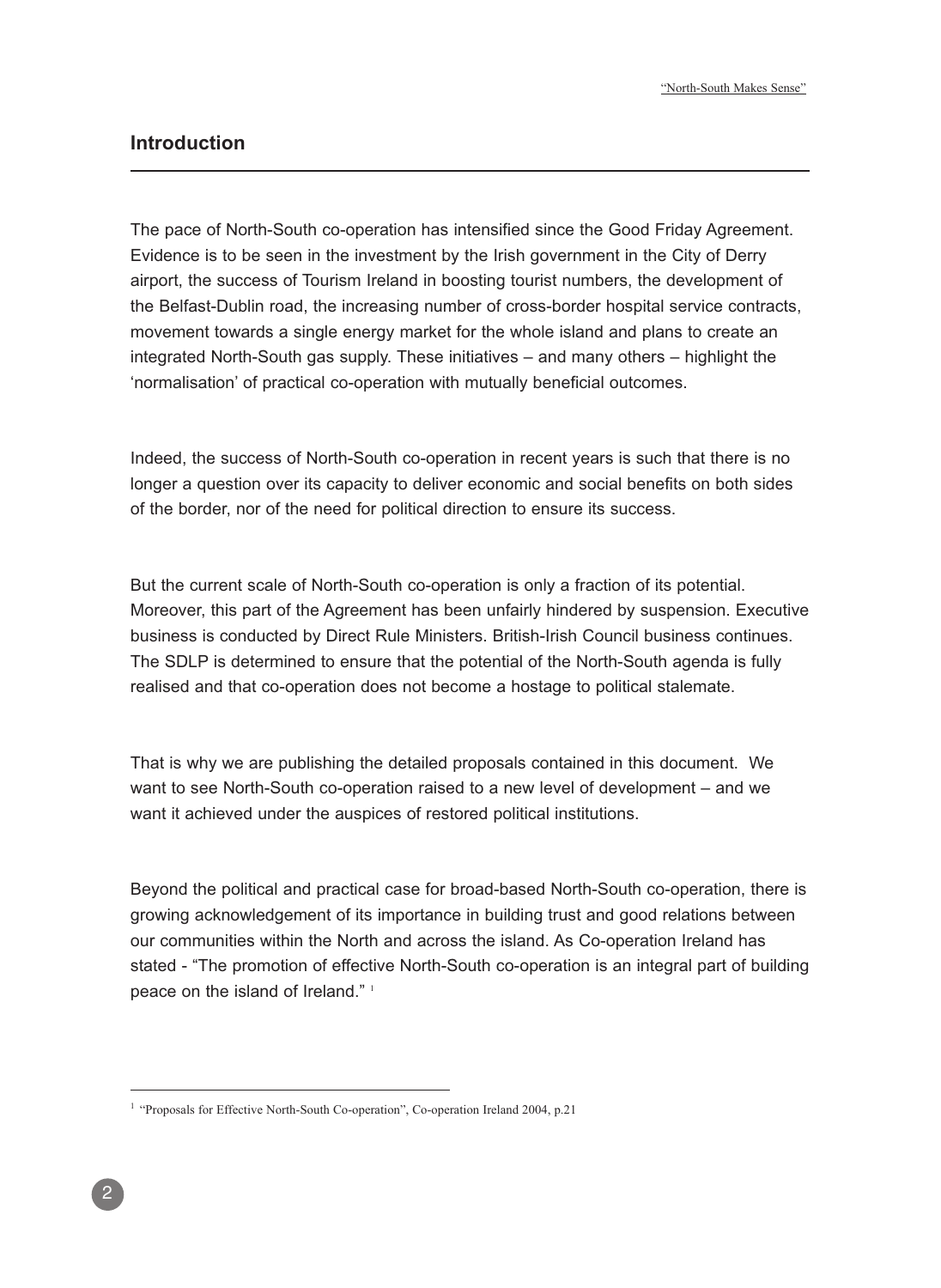The Good Friday Agreement created not only a framework for political co-operation and partnership in Northern Ireland, it also widened and extended the basis for co-operation and partnership to the whole island of Ireland, and included a new framework for policy development with partners in a new British-Irish relationship as well, which we fully support.

Initial steps were taken to realise the potential offered within these new frameworks with the establishment of the North-South Ministerial Council, the creation of North-South Implementation Bodies as well as the establishment of the British-Irish Council.

Suspension of the Assembly and its Executive as well as the political impasse that has persisted since October 2002, have impeded progress of the North-South agenda in particular. But now with a fresh determination to restore the institutions of the Good Friday Agreement, the SDLP is focusing renewed attention on that agenda. In this policy document we outline the direction in which we are working to realise the huge benefits which the North-South agenda offers people throughout Ireland.

We can do more together to get more together in terms of both more strategic outcomes and procurement and delivery gains. Our economies, North and South, face common challenges, so it makes sense to find common solutions. That is what the North South agenda is all about.

To maximise the benefits North-South co-operation must mean a step-change towards much more integrated planning and delivery of projects. No where is this more needed than in infrastructural development where between 90 and 100 billion euros are to be spent on the island's infrastructure. We believe that unprecedented opportunities exist for not only the joint planning of projects with a North-South dimension but for their joint delivery as well.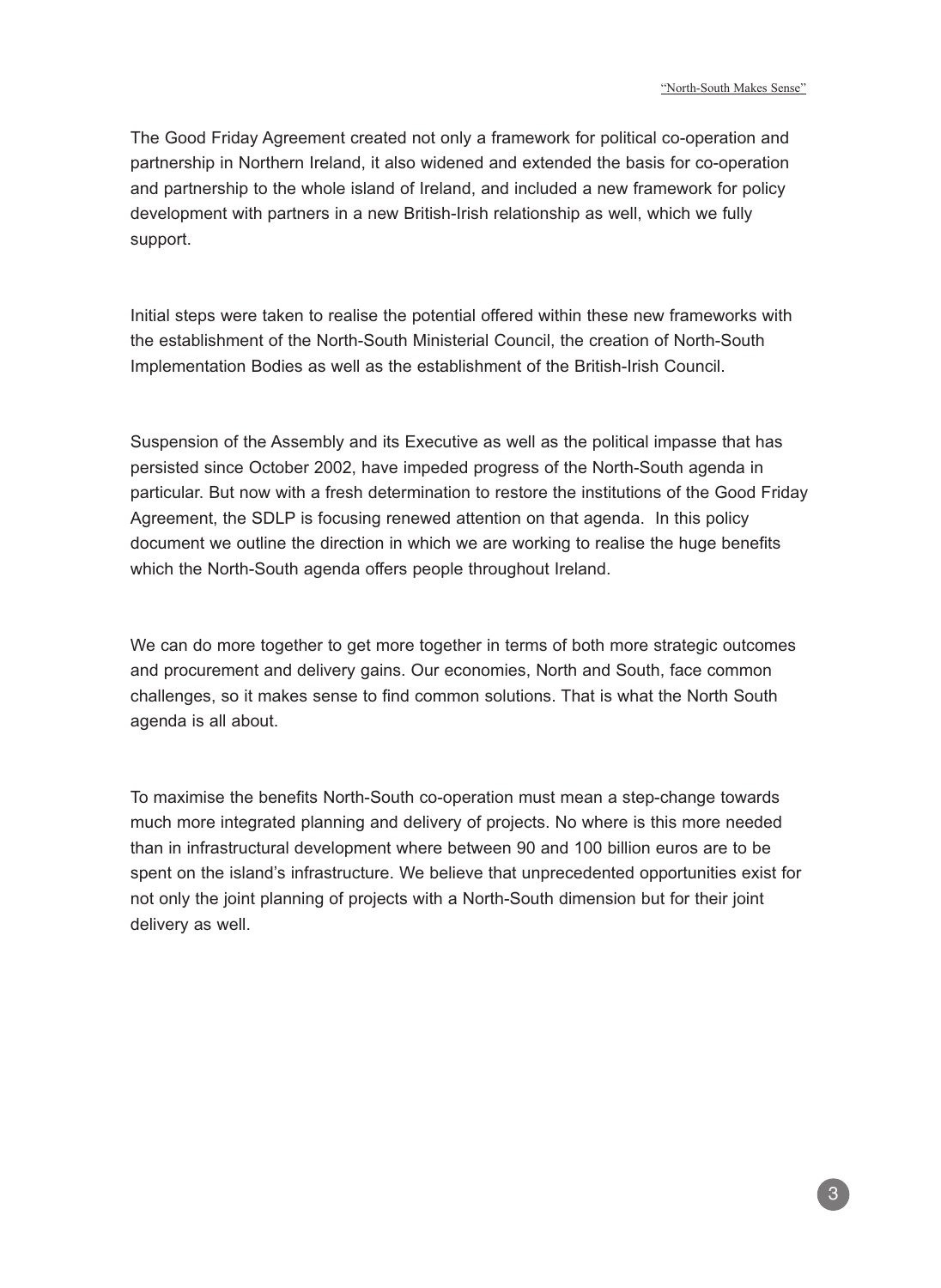Obstacles of many kinds continue to impede North-South co-operation and partnerships, some minor, others of a substantial kind. These range from double charging and unnecessary delays in effecting financial transactions, to roaming charges and taxation anomalies arising from residence in one jurisdiction and work in the other. These need to be tackled with a real commitment to resolving the problems caused and removing barriers to mobility in people, goods and services throughout Ireland.

Our detailed proposals include plans for a new Transport and Infrastructure body, an all-Ireland Research Alliance, Marketing and Investment Co-operation, a Public Safety body and a joined-up anti-poverty strategy. In addition there are many other recommendations covering issues in health, education, the environment, agriculture, energy, etc. where enhanced forms of co-operation would yield enormous benefits.

When it comes to such proposals, the real question has to be 'why not?' more than 'why?' But North South can answer both questions and should no longer have to work so hard to justify itself or get a political start.

Because North South makes sense - and the arguments against it lack substance. It can deliver benefits to all of us: as consumers, as public service users, as workers, as entrepreneurs and investors, as service providers and as taxpayers. Not just along the eastern corridor between Dublin and Belfast, but for people living West of the Bann and West of the Shannon as well - where real investment is most needed.

We can - and should - have a shared economy, shared spatial planning, shared approaches to community and social services, shared cultural experiences, shared health and educational services, etc. – all shared in a spirit of mutual respect and a common commitment to upholding human and civil rights in the manner set out in the Good Friday Agreement.

The following sections set out key SDLP proposals for the main areas of North-South cooperation and partnership.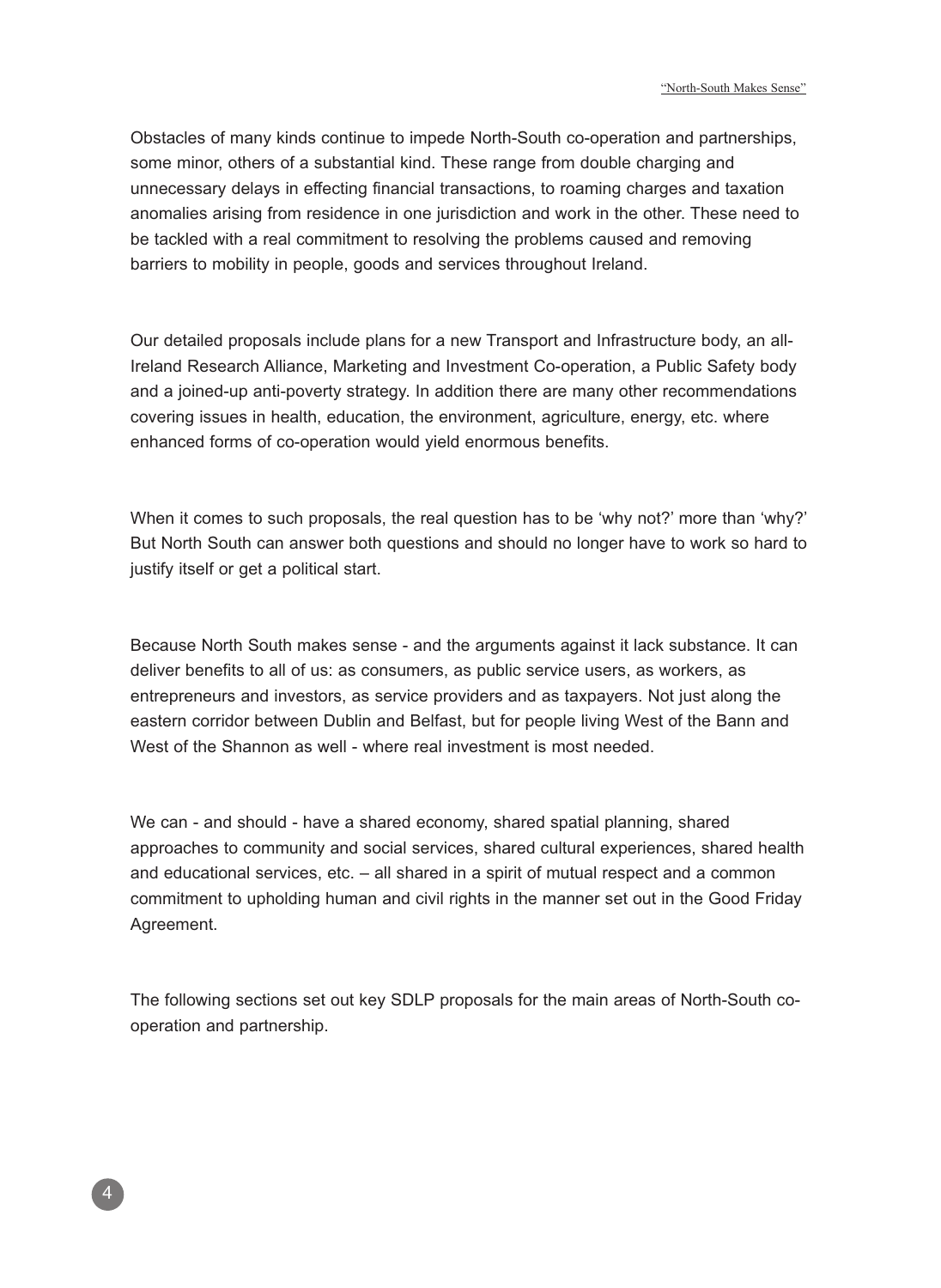# **Community Relations and Victims**

The conflict of the last decades involved individuals and communities North and South of the border. Work towards a sustainable peace and true reconciliation must equally embrace all on the island. The SDLP has detailed proposals to address community relations and victims' issues but we also believe that the broader North-South agenda for co-operation on social and economic issues will help build trust and good relations on the island.

As noted in the introduction, there is widespread acknowledgement that North-South cooperation is critical in this task. Co-operation Ireland states: "The promotion of effective North-South co-operation is an integral part of building peace on the island of Ireland."<sup>2</sup> In their North-South discussion paper, academics Coakley, O'Caoindealbháin & Wilson<sup>3</sup> argue that reconciliation should be adopted as an over-arching aim of North-South development, which could embrace and go beyond economic and social objectives. In this sense, we believe all of the proposals listed throughout this document will have a positive impact on trust and community relations. Nevertheless there is a need for a specific programme of action to address the needs of victims and dedicated work on community relations.

## **Priorities:**

- Development of an all-Ireland **victim-centred mechanism for truth and remembrance.**
- Development of common, **effective incitement to hatred laws**, North and South.
- Joint action to **promote community relations and reconciliation**, North and South.

# **Consumer Issues**

From roaming charges to banking charges, consumers face a number of obstacles adding to the cost of cross-border living and working and damaging economic prospects as a consequence.

## **Priorities:**

• **Work with governments, regulators and operators to secure standard and affordable national rates for mobile phone calls whether they cross the border or not.** Current all-Ireland tariffs are prohibitively expensive so accurate signal detection by masts would still leave border communities with high charges due to social connections and cross-border living and working.

<sup>&</sup>lt;sup>2</sup>"Proposals for Effective North-South Co-operation", Co-operation Ireland 2004, p.21

<sup>&</sup>lt;sup>3</sup>"The Operation of North-South Bodies", Coakley, O'Caoindealbháin & Wilson 2005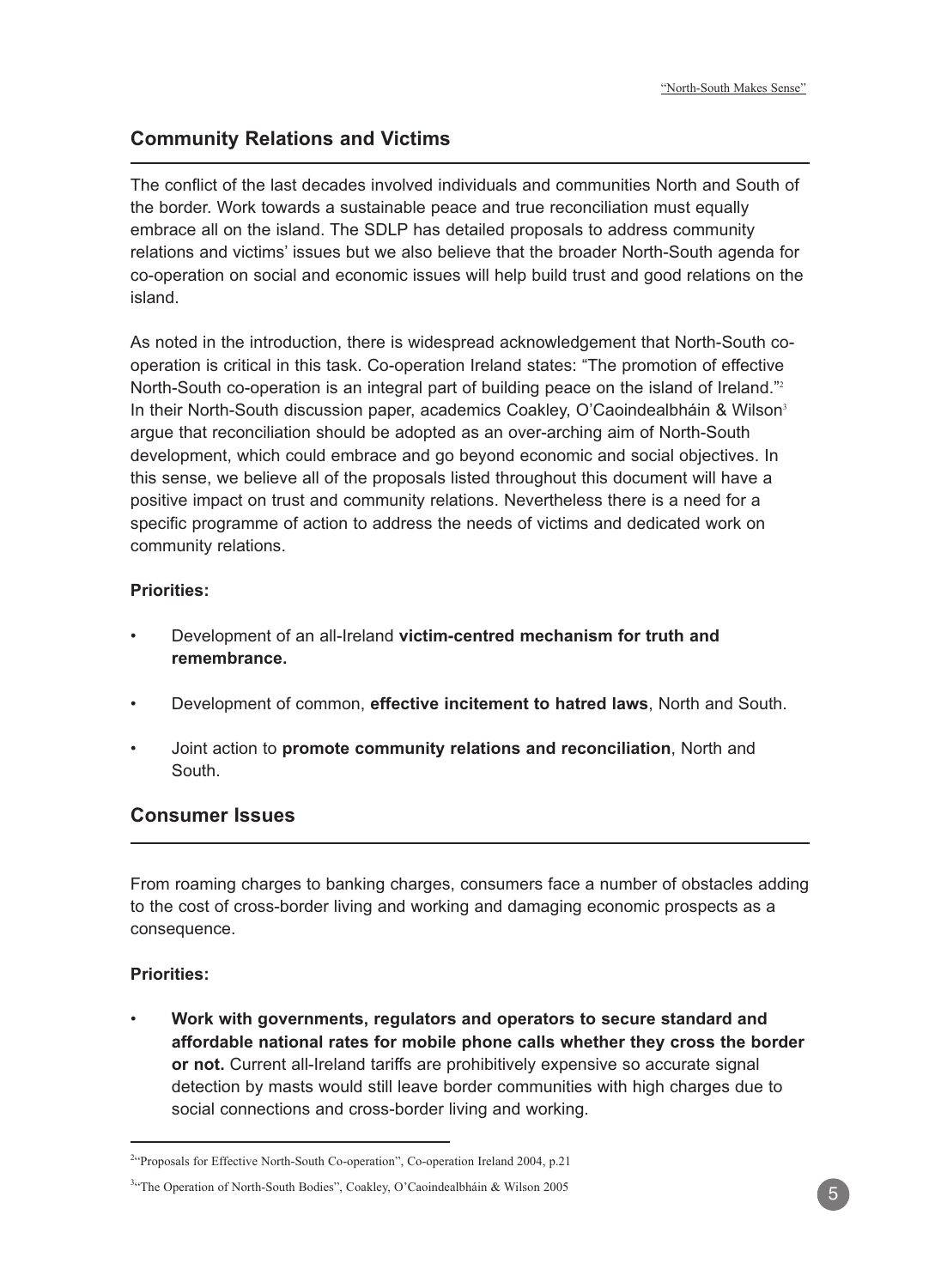- Work with banks and regulators to **address cross-border banking charges e.g. require banks to publicise the availability of IBAN numbers** which can, for example, allow fee-free payment of southern mobile phone contracts from northernbased bank accounts.
- **Create an integrated postal service** to remove the burdensome "European" stamp tariff and eliminate inefficiencies involved in the sorting and delivery of mail.

# **Culture, Sport & Tourism**

The rich diversity of cultural, linguistic and sporting traditions and activities across Ireland offers considerable scope for co-operation, not only in promoting our indigenous traditions but also those of recent immigrants to Ireland. In doing so we can encourage a greater appreciation of those traditions, support their development and strengthen friendship between our communities.

There is, in addition, significant economic potential in the development of arts, cultural activities and sport island-wide. Such an approach could further support the work of Tourism Ireland in its efforts to market the island as a tourist destination.

- **Arts & Culture** Co-operation between governments on funding is required so that both Arts Councils are operating on an equal basis. The Councils should co-operate in the funding of cross-border projects and all-Ireland projects. A separate funding programme should be introduced by both councils as a clear commitment to promoting and advocating cross border working. We would welcome greater joint working between the Councils with a view to developing large-scale indigenous arts events that can be toured and promoted internationally. Building on existing international success there is scope for the development of all-Ireland Centres of Artistic Excellence in different art-forms such as literature, drama etc. Through cooperation, both Councils should take a more active role in the research and development of creativity within the formal education sector.
- **Sports** The new sports strategy being developed in the North must seize opportunities to expand North-South co-operation, for example in coaching and in the development of modern, shared facilities in border areas. There is considerable scope for the development of all-Ireland Centres for Sporting Excellence. Crossborder funding should be allocated to suitable projects such as sports leagues and youth competitions.
- **Television** Many households in the North can now access RTE & TG4 channels through stronger signals or via satellite television. However there are still areas where access is still not available. Securing all-Ireland coverage of these channels is important.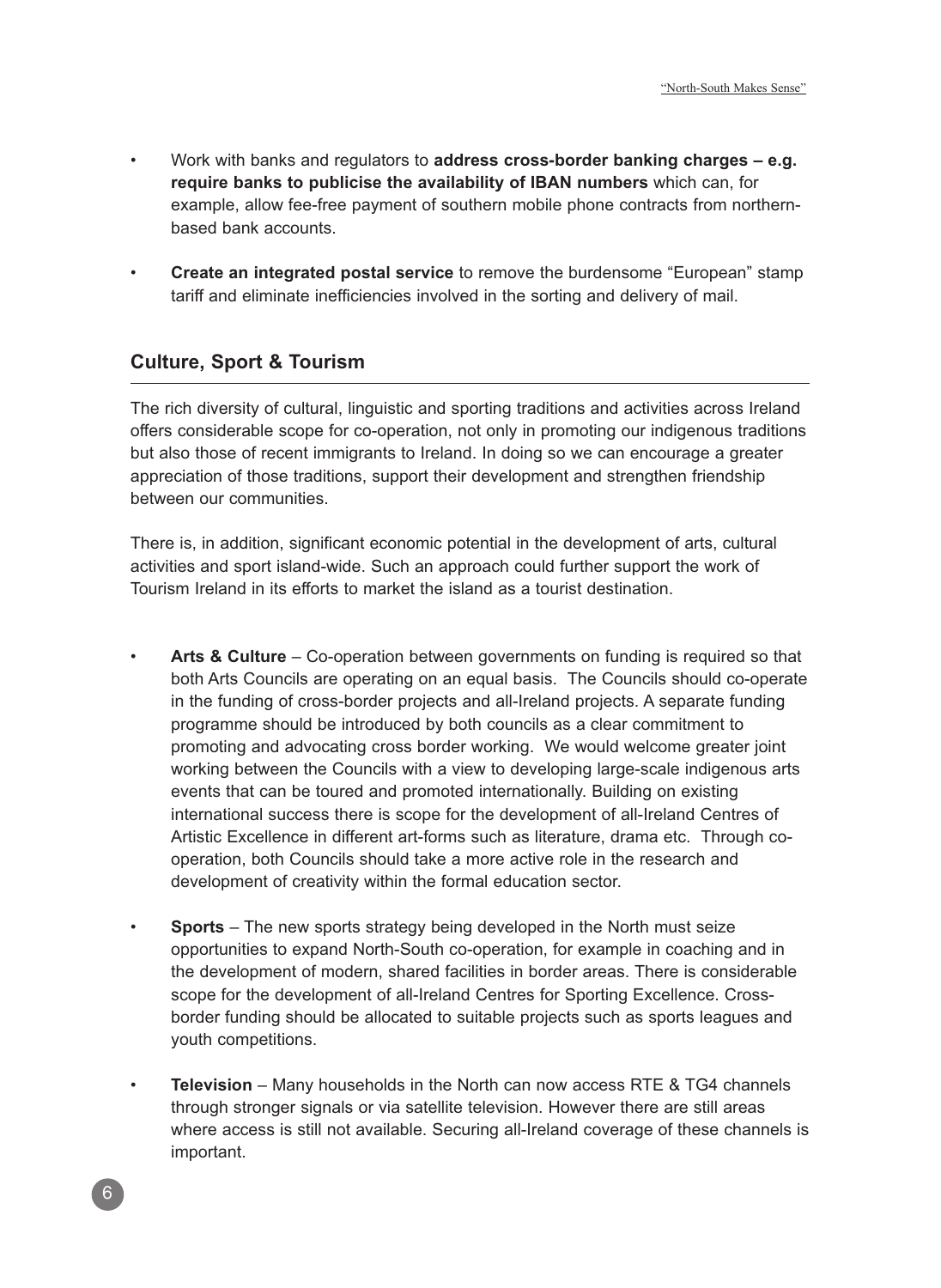Both Governments should optimise opportunities presented by emerging technologies such as digitalisation and explore opportunities for digitalisation on an island-wide basis. A joint strategy should be developed by RTE and the BBC to work more closely together in the development, production and transmission of indigenous product. A new joint commissioning scheme should be developed to encourage the creation of new work.

- **Tourism** Tourism Ireland has successfully marketed the island of Ireland abroad, resulting in a 7% increase in visitor numbers despite an adverse global environment. We want to develop this all-Ireland approach by facilitating greater co-operation between Tourist Boards North and South developing practical approaches such as the integration of websites. By merging the Discover Northern Ireland and the Ireland.ie websites, all-island tourist information would be accessible online. An allisland accommodation booking system should be part of this project. An all-Island strategy for the growth area of cultural tourism should be developed so as to maximise the benefits to be derived from the island's heritage both North and South
- **NI Events Company** Greater cross-border co-operation is required to attract world-class events such as the World Rally Championships being pursued jointly at present. The success of the Special Olympics World Games 2003 is evidence of the benefits that can be realised. With London hosting the Olympics in 2012, there are opportunities to market Ireland as a whole to the Olympic movement in terms of offering coaching and training facilities and preparatory events.

# **Comhoibriú Thuaidh-Theas agus an Ghaeilge**

#### **Na Forais Trasteorann agus An Ghaeilge**

Is den riachtanas go mbeadh polasaí ceart teangan ag na forais trasteorann a chomhlíonann na dualgaisí a leagtar ar fhorais phoiblí sa Deisceart de réir Act na dTeangacha.

#### **Iontaobhas Uile-Éireann le Forbairt na Gaelscolaíochta**

Tacaíonn muid le bunú Iontaobhais uile-Éireann chun Forbairt na Gaelscolaíochta ar fud an oileáin a mhaoiniú mar a dhéanann Iontaobhas na Gaelscolaíochta ó thuaidh faoi láthair. Táimid i dtús an Tionscnaimh faoi láthair i gcomhar le hIontaobhas na Gaelscolaíochta. Ar an ábhar go bhfuil an chuma ar an scéal go bhfuil deireadh le maoiniú rialtas Thuaisceart na hÉireann d'fhorbairt na gaelscolaíochta ó thuaidh, gléas a bheidh san Iontaobhas úr le foinse úr airgid a bheith ann d'fhorbairt soláthar úr.

Ba mhaith linn coimitmint a fheiceáil ó na forais trasteorann don Ghaeilge sna tuairiscí a chuireann siad amach agus sa litríocht a chuireann siad os comhair an phobail. Lena chois sin ceapann muid gur choir dóibh a bheith oilte agus eolach ar an bhealach ina dtéann a gcuid oibre i bhfeidhm ar an teanga. Mar shampla d'fhéadfadh an foras idirthrádála litríocht a chur ar fáil dírithe ar chomhlachtaí beaga a bhfuil an Ghaeilge lárnach iontu agus dul i dteagmháil leo trí mheán na Gaeilge ar an suíomh idirlín nó sna meáin.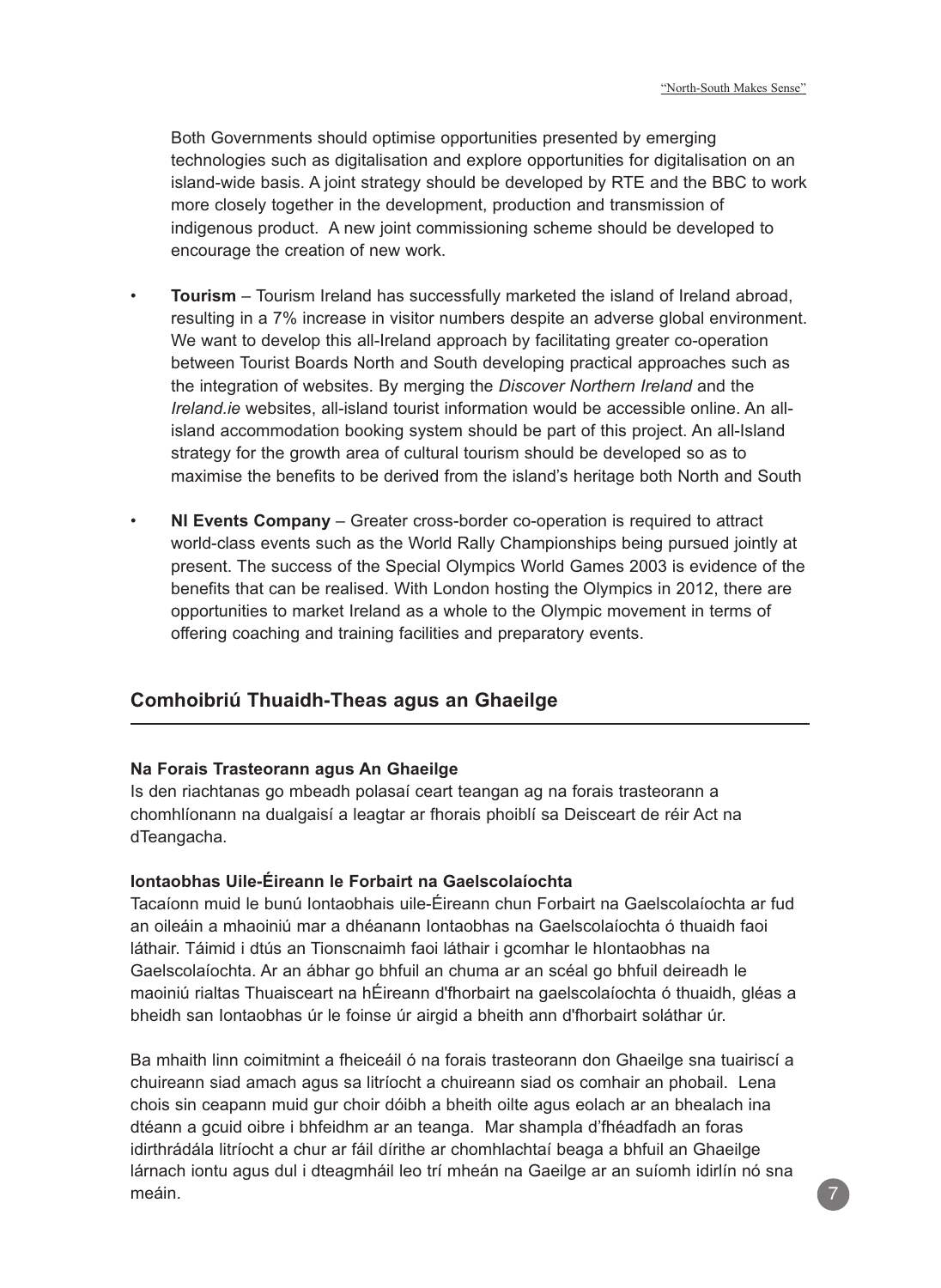#### **Foram Thuaidh-Theas don Ghaelscolaíocht**

Ba chabhair mhór do lucht gaelscolaíochta thuaidh theas foram a chur ar bun

- le heolas, dea-chleachtadh, agus comhoibriú a roinnt thuaidh theas
- le áiseanna teagaisc agus foghlama a mheas agus a mhalartú
- le cuairteanna a eagrú taobh istigh den tír agus thar lear dóibh siúd a mhaoiníonn, a chothaíonn, agus atá freagrach as an ghaelscolaíocht ag leibhéil éagsúla d'fhonn a gcuid eolais a chruinniú agus a dtáithí a shaibhriú agus le teagmhálacha fadtéarmacha a chothú
- leis an eolas a chruinnítear ar an bhealach seo a scaipeadh tríd an earnáil.

#### **Teagasc agus Foghlaim na Gaeilge**

Tá géargá le áiseanna foghlama agus teagaisc sna bunscoileanna agus sna meánscoileanna ó thuaidh.

Léiríonn cás na dtéacsleabhar Gaeilge i dTuaisceart Éireann na fadhbanna a ghabhann le foghlaim agus teagasc na teanga. Creideann múinteoirí Gaeilge i dTuaisceart na hÉireann go bhfuil an teanga go mór ar chúl na dteangacha eile ó thaobh áiseanna foghlama de agus cé go bhfuil Áisaonad curtha ar bun i gColáiste Mhuire i mBéal Feirste le áiseanna foghlama agus teagaisc a chur ar fáil do na Gaelscoileanna níl freastal cuí a dhéanamh ar fhoghlaimeoirí sna meánscoileanna Béarla áit a bhfuil líon mór acu. San am i láthair níl ach beagán leabhar ar fáil d'fhoghlaimeoirí agus do mhúinteoirí Gaeilge le freastal ar an réimse leathan cumais atá sna daltaí.

Cé go bhfuil idir fhoghlaimeoirí agus mhúinteoirí buíoch do na daoine agus do na foilsitheoirí a chuir na téacsleabhair seo ar fáil is mór idir iad agus na háiseanna foghlama atá ar fáil do na teangacha eile, má dhéantar comparáid is léir go bhfuil an Ghaeilge in áit na leathphingine. Go dtí le fíordéanaí ní raibh oiread agus pictiúr daite amháin i gceann ar bith de na téacsleabhair atá ar fáil sna scoileanna iarbhunoideachais saTuaisceart.

Creidimid go bhfuil géargha le infheistiú suntasach airgid in áiseanna teagaisc don Ghaeilge i scoileanna Béarla sa Tuaisceart, go háirithe i dtéacsleabhar, i mbogearraí ríomhaireachta, agus in áiseanna ar líne. Tuigtear nach bhfuil an margadh mór go leor do na chomhlachtaí móra infheistiú a dhéanamh sna leabhair is nua-aimseartha agus mar gheall air sin is ábhar cuí é seo le haghaidh Foras na Gaeilge a aird a dhíriú air. Molaimid comhoibriú i dteicneolaíocht an eolais, ag tógáil ar na féidireachtaí a chuireann leithéidí C2k, Learning Northern Ireland, Skool.ie, srl ar fáil.

Ba cheart dul i gcomhar le NICILT i Scoil an Oideachais, Ollscoil na Banríona, Béal Feirste chun tuiscint a fháil agus taighde a dhéanamh ar na moltaí, na modhanna agus na háiseanna is nua-aoisí i dteagasc agus foghlaim teangacha go gineáralta. Polasaithe teangacha a iniúchadh i gcomhthéacs na hEorpa, agus na noileán seo.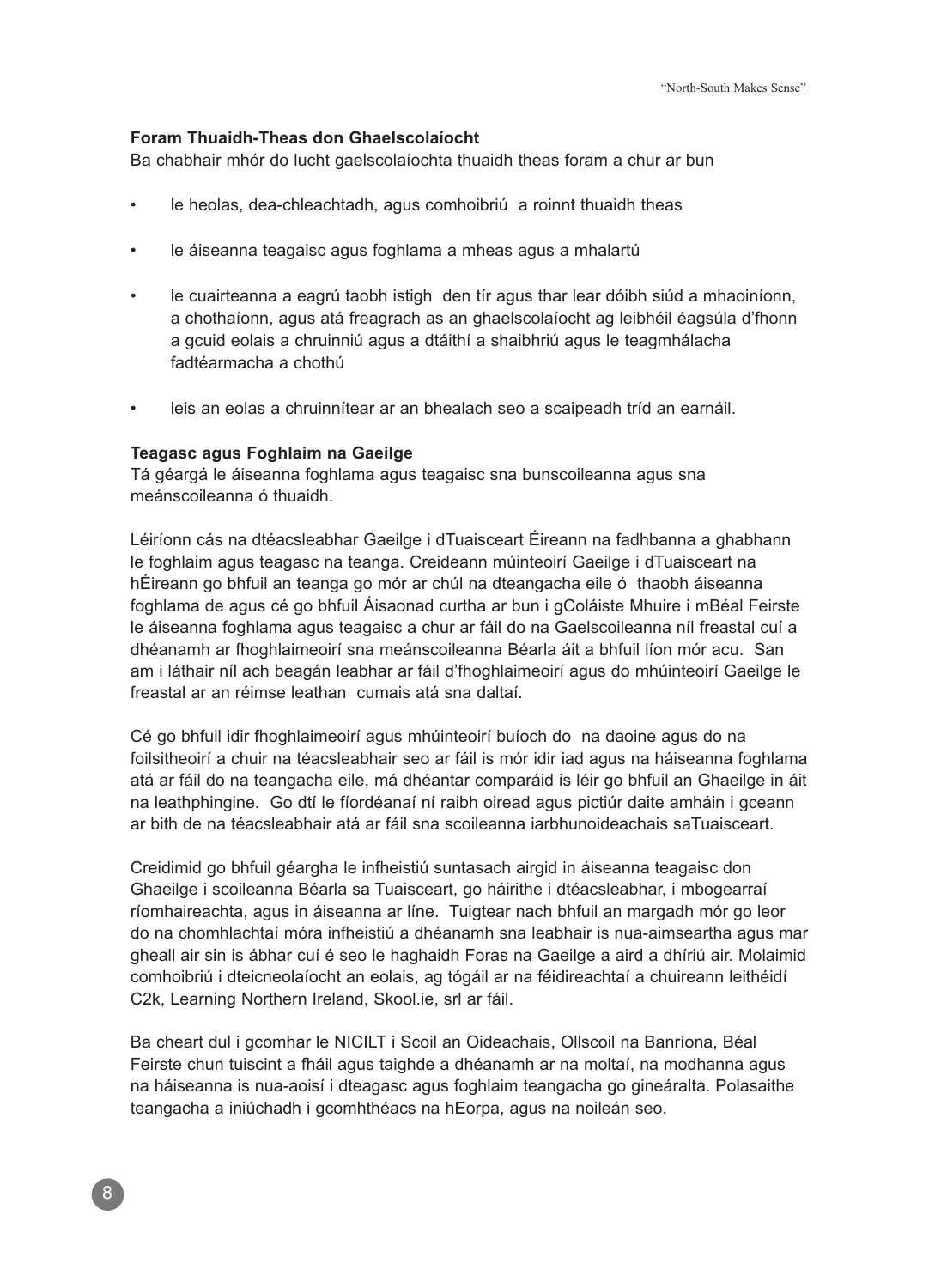# **Education**

Education is a critical area in which to promote co-operation especially in terms of encouraging greater understanding between the people of Ireland, their history and traditions.

Co-operation at all levels of education presents opportunities to promote reconciliation and greater understanding North and South, as well as creating conditions for greater cross-border mobility. In the field of educational employment itself, addressing barriers to the movement of teachers can help schools tackle supply problems and deliver better education to students.

Following decades of conflict, our society cannot afford – either socially or economically – to allow our young people to grow up in total ignorance of those living short distances away. Advancing exchange programmes has the potential help to tackle distrust between communities and promote better relations.

With high-level skills now central to the success of the modern economy, there is also a clear economic case for co-operation in Further and Higher Education and improved collaboration with business, island-wide. The North has lessons to learn from the success of the Irish government in identifying critical sectors of the economy and investing in education accordingly. Our education policy must be shaped and informed to a significant degree by ongoing analysis of the economic climate.

#### **Priorities:**

#### • **Expand School, Youth & Teacher Exchanges**

The SDLP proposes developing the role of the North/South Exchange Consortium to deliver a more integrated and coherent approach to exchanges, including the clarification of policy objectives, targets and common criteria for the assessment of exchanges. This should further include expansion into sectors which have not previously participated. There is a need for mechanisms to facilitate co-operation in the area of youth exchanges including linkages between the Youth Council for Northern Ireland and the Irish National Youth Council. We welcome the launch in January of the North South Education and Training Standards Committee, which will have responsibility for the professional endorsement of courses and programmes of education and training in youth work.

#### • **Remove barriers to the movement of teachers**

Difficulties remain regarding the Irish Language requirement (see below), superannuation entitlements and approval of qualifications. The development of General Teaching Councils in both jurisdictions and co-operation between them, could help rationalise approaches to teacher qualifications.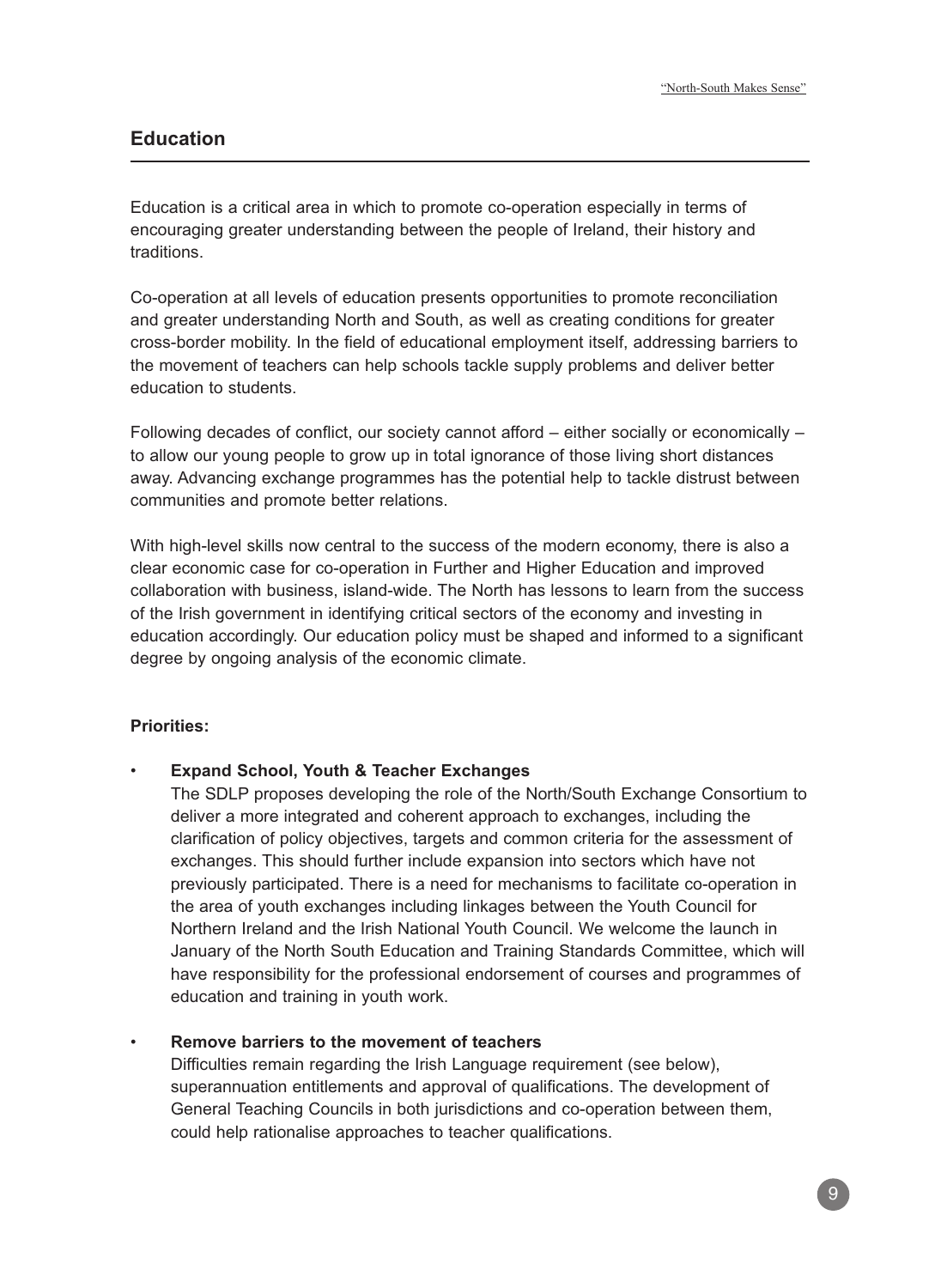The SDLP proposes close co-operation between Marino College and one of the third-level institutions in the North to offer the Irish language qualification (Scrúdu Cailíochta na Gaeilge) examination as part of initial and in-service training.

#### • **Establish a North-South Further and Higher Education body**

Building on the work of Universities Ireland (which brings together the nine universities on the island), and the memorandum of understanding agreed by ANIC (Association of NI Colleges) and the Council of Directors of the Institutes of Technology in the South, the new body should encourage collaboration in policy, teaching, research, evaluation, recognition of qualifications and models of excellence.

• **Develop strong island-wide links between FE colleges across Ireland** A specific emphasis is required on linking the skills training offered, to the current and projected needs of the business sector.

#### • **Invest jointly in Research and Development**

The SDLP calls on the two governments to establish a fund which would facilitate co-operative research projects between third level institutions on a N/S basis aimed at the promotion of economic and industrial development. See also Enterprise section.

#### • **Advance Co-operation on Special Needs Education**

Completion of the work on the Middletown Centre of Excellence for Autism is long overdue. There are further opportunities for co-operation within special needs education in general and the possibility of joint research on specific areas should be examined.

#### • **Establish an Irish-Medium Education Forum**

The forum should provide for the examination of specific issues relating to Irish-Medium Education with facilities for research into areas common to experience North and South.

## **Enterprise, Trade & Employment**

As global competition for jobs intensifies, Ireland, North and South, must compete to be part of the world-wide knowledge economy, creating high-wage, high-skill, stable jobs.

Economic success for the whole of Ireland requires that both parts of the country come together to create an all-island economy built on their respective strengths so that genuine synergies can be realised. The aim must be to create those synergies that would result in the emergence of clusters of firms and industries working together to increase local sourcing and establish networks that enable the island as a whole to significantly raise its performance in the global marketplace and gain competitive advantage.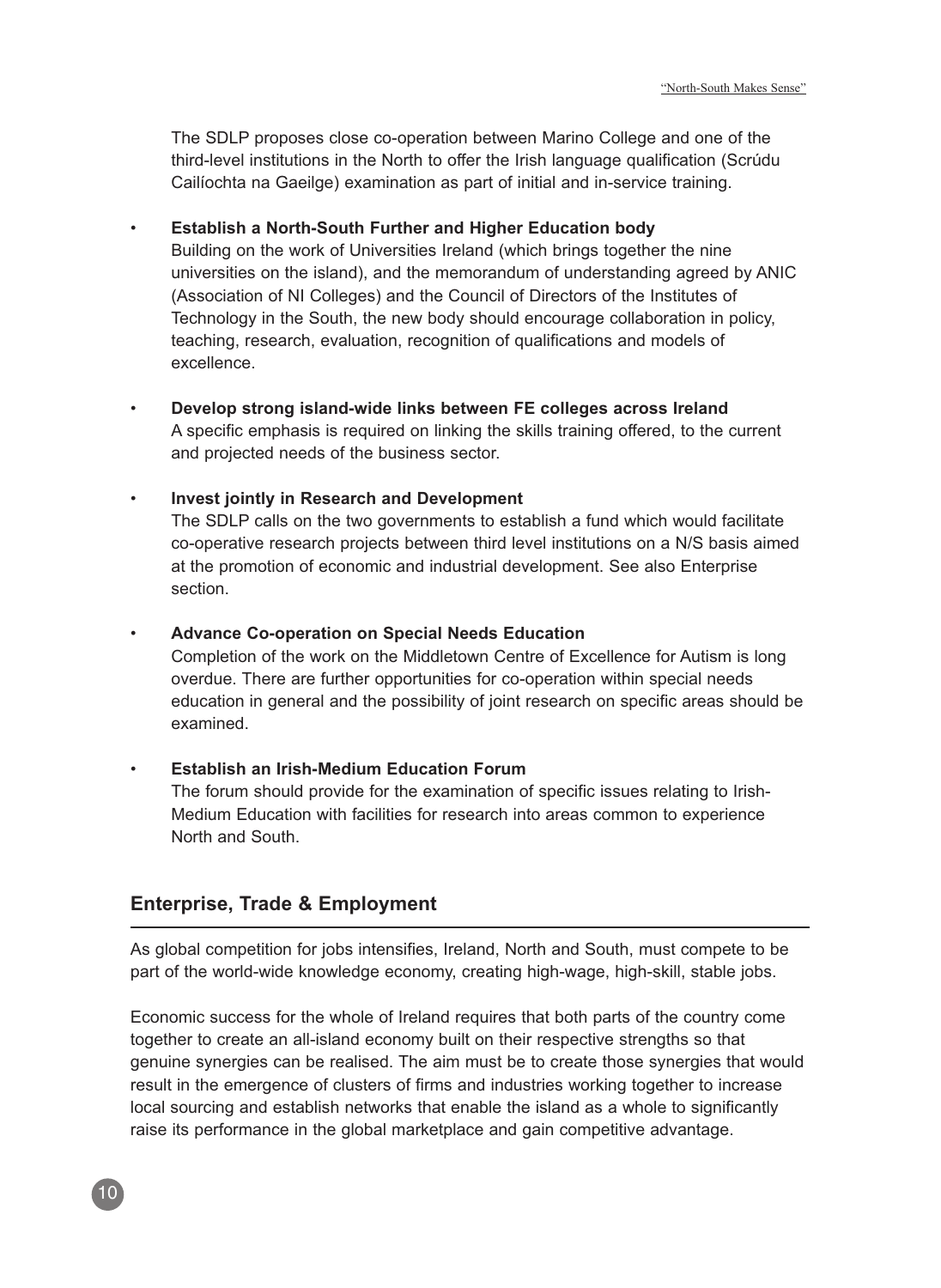The degree of North-South economic co-operation promoted by the Good Friday Agreement has marked a new beginning. But this must now be further developed and a step change achieved that will pave the way to an island wide economy. Separate economic policy making must, therefore, be replaced by an integrated approach that aims at achieving what is best for both parts of Ireland.

Potential investors visiting the island have to contend with two fiscal regimes, and two regulatory regimes on an island smaller than many American states. North-South supply chains are still poorly developed and much cross-border trade is in traditional, lowtechnology products. Meanwhile, as a community, we face similar problems North and South such as under-investment in the rural west, and expense and lack of choice in our energy supplies.

Indigenous businesses in such areas tend to be small in size and lack capacity to invest adequately in research and development. Collaboration between businesses and research institutions island-wide can remedy this difficulty, stimulating growth and creating jobs.

Labour supply is a key issue for economic development. On a small island and in the context of EU membership, there is no excuse for barriers impeding the flow of workers up and down the country as our economies require. Greater co-operation between North and South can ensure that we have maximum labour mobility and tackle any emerging skills shortages.

Given that businesses North and South have agreed proposals for "Economic Cooperation and International Competitiveness", it behoves the two administrations to work together urgently to advance this agenda.

#### **Priorities:**

#### **Enterprise & Trade**

- **Establish an all-Ireland economic policy unit** under the auspices of the North-South Ministerial Council.
- **Develop a North-South strategy to maximise overseas investment.** We welcome the Taoiseach's initiative in inviting northern businesses to join the recent trade mission to India – we need to build on this to attract overseas investors. Co-operation should be examined from the perspective of maximising the attraction of Ireland for investors e.g. by ensuring that in particular sectors the supply of a skilled workforce is maintained through co-operation with universities, colleges, institutes of technology and training agencies both North and South. We should also ensure that the range of relevant R&D support takes account of provision throughout Ireland.
- **Extend the brief of InterTrade Ireland** to include development of overseas investment opportunities. InterTrade Ireland has successfully demonstrated the benefits of strong North-South links. They have pioneered innovative programmes which have created trade and business development networks across the island.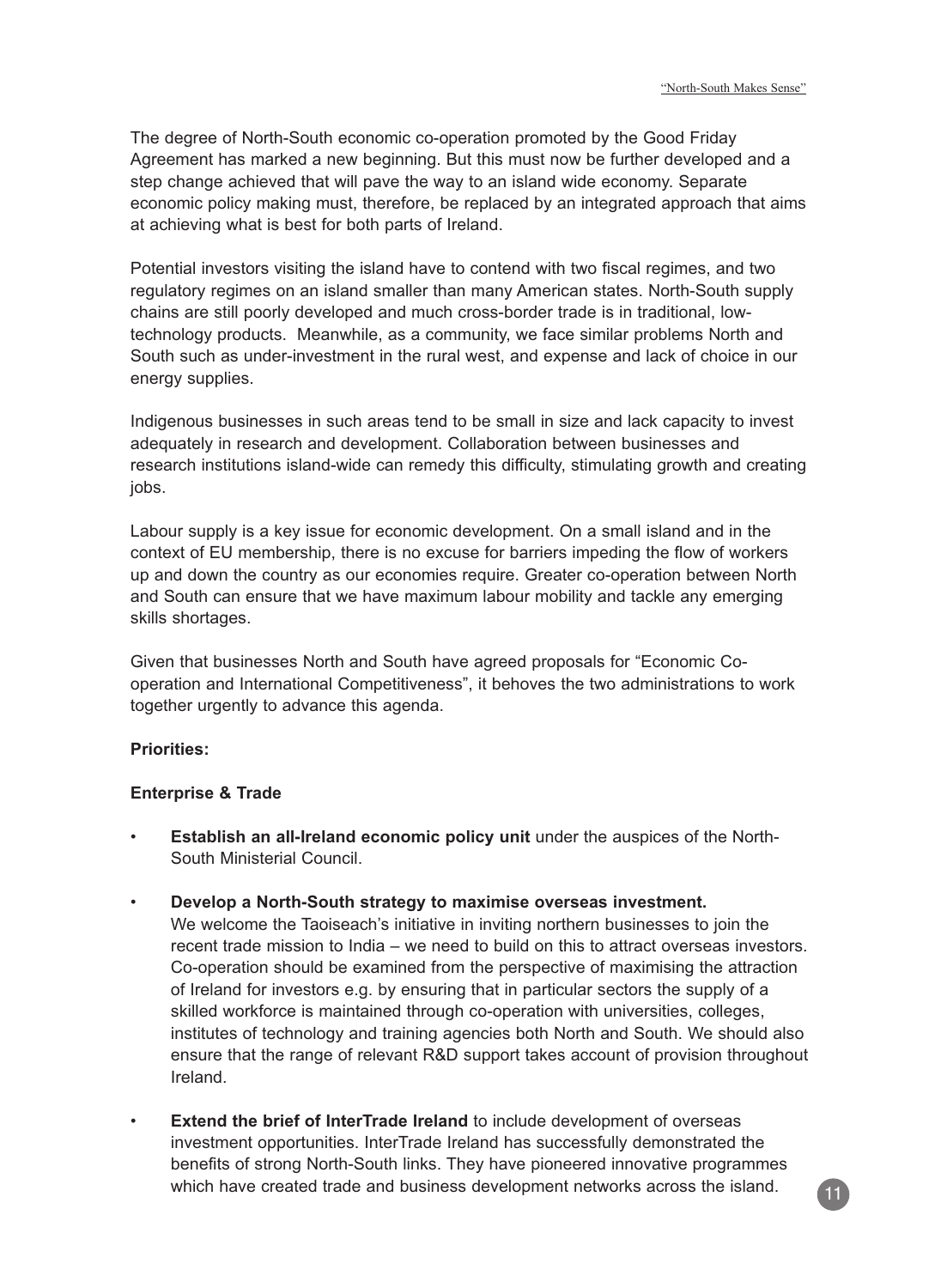Programmes such as Fusion, Expertise Ireland and partnerships such as All-Ireland Software Network, have greatly contributed to the promotion of an island economy and enhanced competitiveness North and South. InterTrade Ireland, together with the INI and the IDA, should develop a common strategy to attract investment from overseas, promoting the island as a whole and working with individual companies to tailor specific packages to help them take advantage of the separate and shared strengths of the different regimes North and South.

- **Establish a Cross-Border Economic Development Zone:** promote development in the border, midland and western region, south of the border and western counties to the north of the border collectively designated as a cross border development zone.
- **Implement the IBEC-CBI Joint Business Council's 20 Key Actions** for economic co-operation and international competitiveness.

### **Research**

- Establish an **all-Ireland research fund** to develop capacity in target sectors and help maximise the commercial potential of research as quickly as possible. The Georgia Research Alliance model in the US should be adapted for this purpose, linking HE institutions with business to provide a 'mix-and-match' service.
- Commission **economic research bodies** North & South to work together to produce proposals for further all-Ireland co-operation and **development in social and economic policy.**

## **Energy**

- Accelerate opening of an **all-Ireland energy market on a strong and viable basis.**
- Encourage Northern Ireland Authority for Energy Regulation & the Commission for Energy Regulation to work together to develop a new **all-Ireland energy planning network to anticipate future demand and sources of supply.**
- Advocate recognition of Ireland North and South as a **European Energy Zone**, to assist us in reducing costs, meeting targets and improving planning.

## **Training, Skills & Employment**

• **Advance mutual recognition of training qualifications** and ensure that trainees can undergo training North or South with assurance that they will receive relevant support.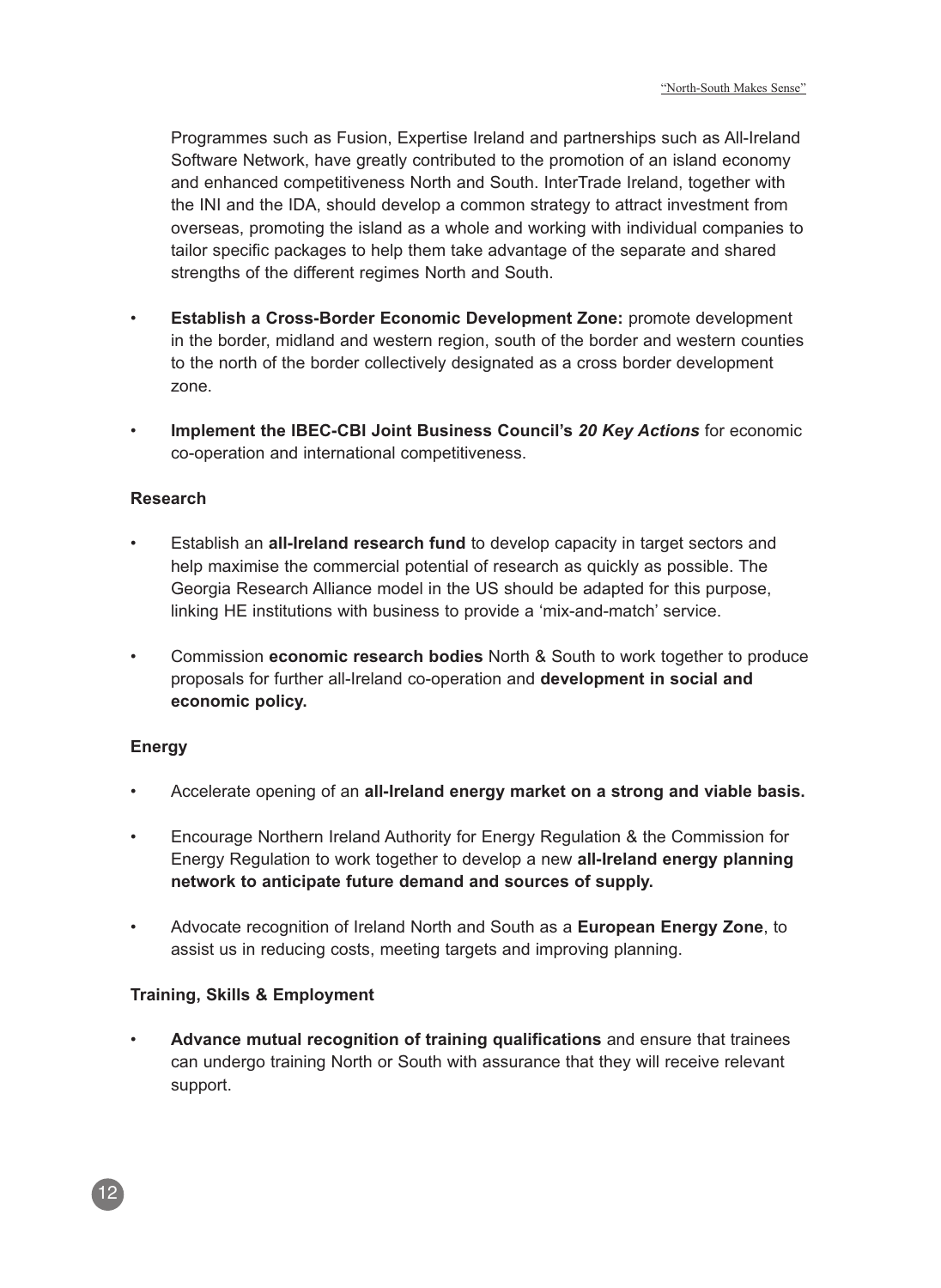- **Address skills shortages:** Share information and experience between government departments and develop mechanism for identifying and addressing skills shortages on all-Ireland basis e.g. current shortages affecting the construction, information technology, mechanical engineering and hospitality industries.
- **Establish a cross-border employment forum**, bringing together stakeholders from the business and education sectors to help pre-empt labour shortages and match skills to the needs of the market.
- **Advance mutual recognition of professional qualifications**. While progress has been made in some areas, potentially mobile workers such as the health professions cite lack of recognition as a key difficulty, reducing our capacity to tackle labour shortages around the island.
- **Co-operate on migrant labour issues and workplace diversity**. We have much to learn from the Southern experience of the benefits of migrant labour. While there are important opportunities for employers and the economy, there are also implications for training as well as public services and housing provision. Around 20,000 migrant labourers in Northern Ireland, 30% of whom live in Belfast with the other 70% being spread fairly evenly throughout the rest of NI.

# **Environment**

Our environment and clean, green image cannot be protected other than on a crossborder basis. Pollution and other threats recognise no borders - on an island the size of Ireland the imperative to co-operate is absolute.

In recent years there have been many fine examples of cross-border co-operation on waste issues including the joint approach by health boards North and South to the disposal of clinical waste as well as the treatment of waste water in border areas. The SDLP believes that both governments must build on existing co-operation and work together on waste management issues and we are disappointed to note that the Direct Rule Administration failed to further explore this in their recent waste management consultation Towards Resource Management.

One of the clearest examples of the need for joint working is in relation to illegal dumping, where the border is being exploited for financial gain. Key to ensuring the necessary levels of monitoring, protection and management is the establishment of an all-Ireland Environmental Protection Agency to advise and direct on policies in this area.

#### **Priorities:**

• **Waste Management** – Develop a waste management strategy on the basis of North-South co-operation, to move away from landfill and maximise opportunities to 'reduce, reuse and recycle'.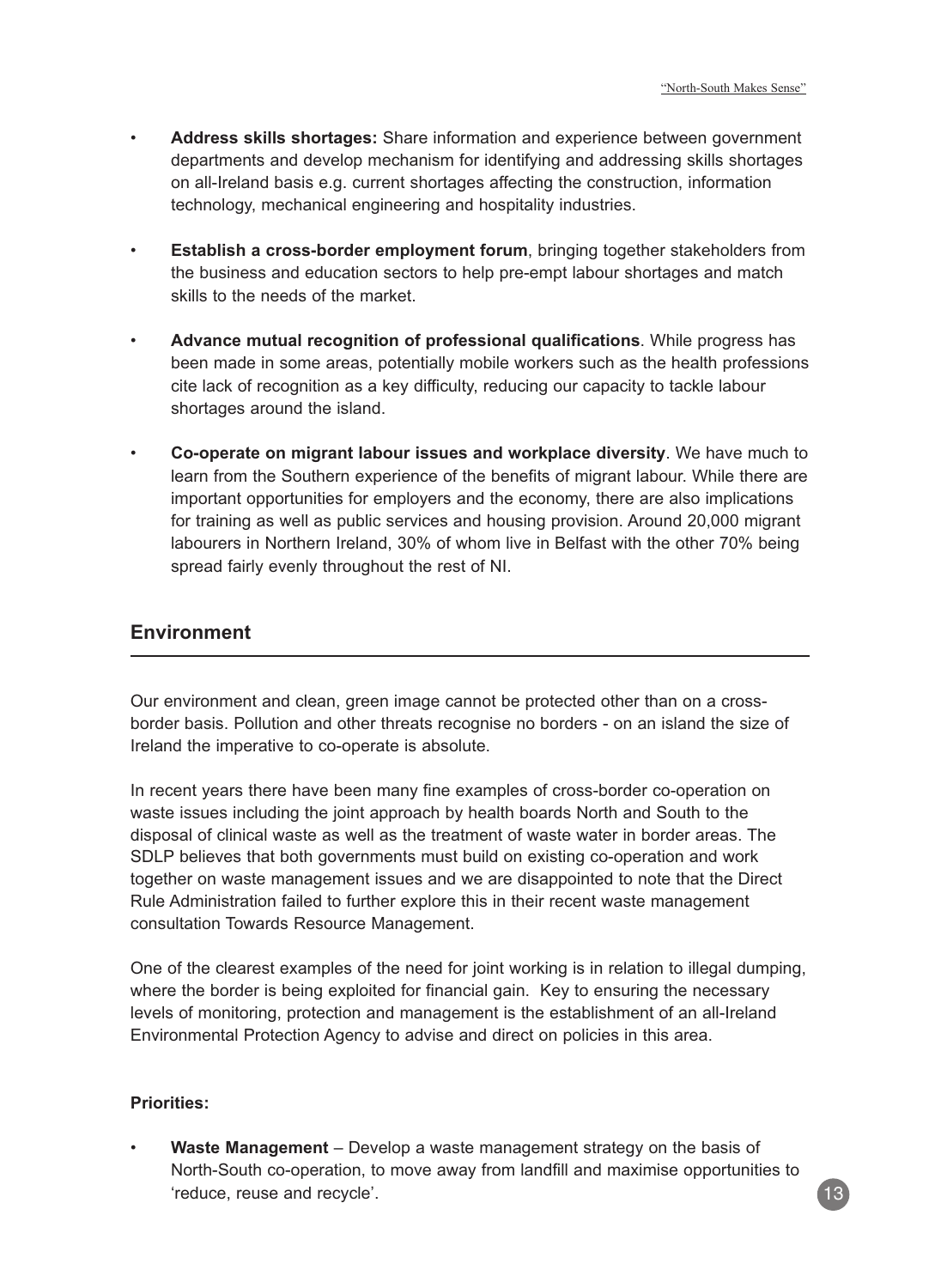- **Recycling** Secure an all Ireland approach to market development for recyclable material and, as part of this project, a feasibility study on a paper mill for the island.
- **Illegal dumping** Build on recent progress in terms of the new North-South Waste Enforcement Network by:
	- securing effective enforcement powers North & South;
	- addressing the differential in the cost of landfill;
	- improving PSNI/Garda co-operation; and
	- developing a waste disposal smart card system throughout Ireland.
- **Establish an independent all-Ireland Environmental Protection Agency** to improve public and private sector accountability on the environment.

# **Farming and Marine**

Agriculture and fishing are key industries on the island and face similar challenges, North and South. The highest possible level of co-operation on farming, fisheries and food would be in the best economic interests of those living on both sides of the border.

The geography of the island makes it essential to achieve maximum co-operation on animal health for example. The border does not stop disease and the benefits of existing co-operation were clearly seen tackling Foot and Mouth some years ago.

Ireland as a whole benefits from a 'clean, green' image, which should be exploited more fully to commercial benefit of food producers.

Northern farmers and fishermen have suffered for decades under British policy, which simply does not reflect their interests. These industries, North and South, have much more in common with each other than with colleagues in Britain or indeed in Europe. They have much to gain from joining forces to tackle common problems, address longterm viability issues and negotiate effectively in Europe.

#### **Priorities:**

- Establish a new **all-Ireland Food Marketing Body** to improve branding of local produce and conduct a vigorous international marketing campaign capitalising on the green, clean image of Ireland.
- Develop an all-Ireland **food-labelling scheme** for the island.
- Complete an **all-Ireland Animal Health Strategy** centred on the development of an effective contingency plan, with greater control of restricted herds and improved monitoring. This should include co-operation in the area of animal by-products.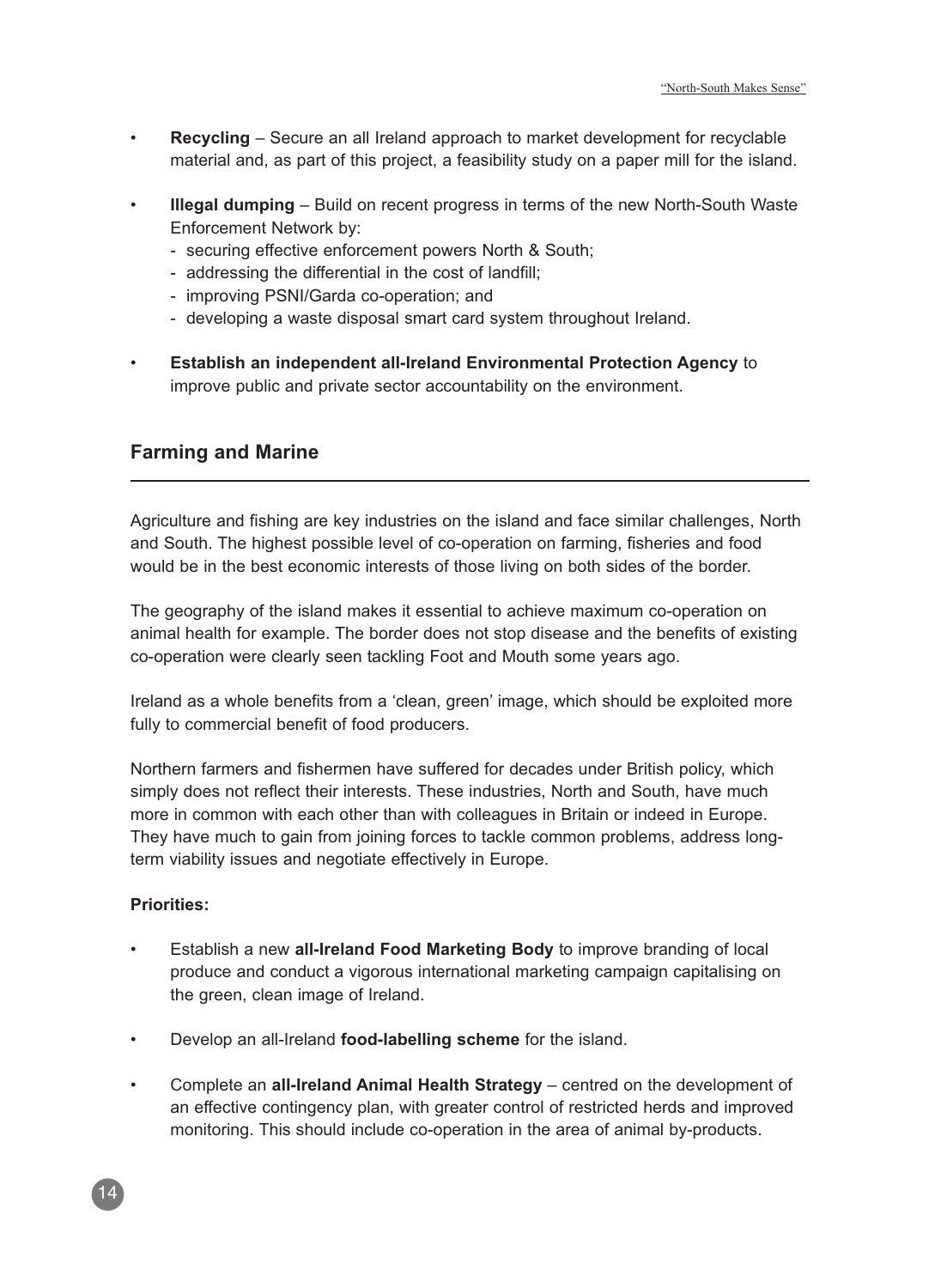- Develop and promote a **border regions agricultural liaison group** to deal specifically with animal health issues.
- Develop and promote an **all-Ireland agenda** for farming and fishing.
- Develop **an all-Ireland position on reform of the Common Fisheries Policy** to secure the future of Irish fishing.
- Agree an all-Ireland approach to **EU fish quotas**.
- Formalise co-operation on registration of **horses**.
- Ensure that **research on farming and marine** issues is conducted on an all-island basis.

## **Finance & Public Services**

Exclusive dependence on Britain results in continued peripherality for Northern Ireland, a relatively low standard of living among UK regions and the likely perpetuation of 'external' aid in the form of transfers to maintain public finances and public services and the consequential lack of dynamism in Northern Ireland's economy.

The creation of an all-island economy demands a level playing field and this will only be achieved with a greater degree of tax harmonisation, particularly as regards the business sector. It is essential therefore that the case for a degree of fiscal autonomy be addressed to allow, among other objectives, for tax harmonisation with the South where low corporation tax has been the single most important driver of inward investment over the past several decades.

Tax harmonisation would present great opportunities – and challenges – for potential investors. According to the Industrial Task Force "If we (Northern Ireland) are to compete effectively for investment in the global market place and get a chance to capitalise on our undoubted attractions as a host location able to deliver world-class performance we must have a corporate tax rate no less favourable than that in the Republic."

But there are also other steps that could be taken to address anomalies and difficulties with a view to promoting trade and growth. If we are serious about delivering greater efficiency for tax-payers in terms of public spending, we must investigate opportunities to save money through all-Ireland funding to secure economies of scale on infrastructure and services.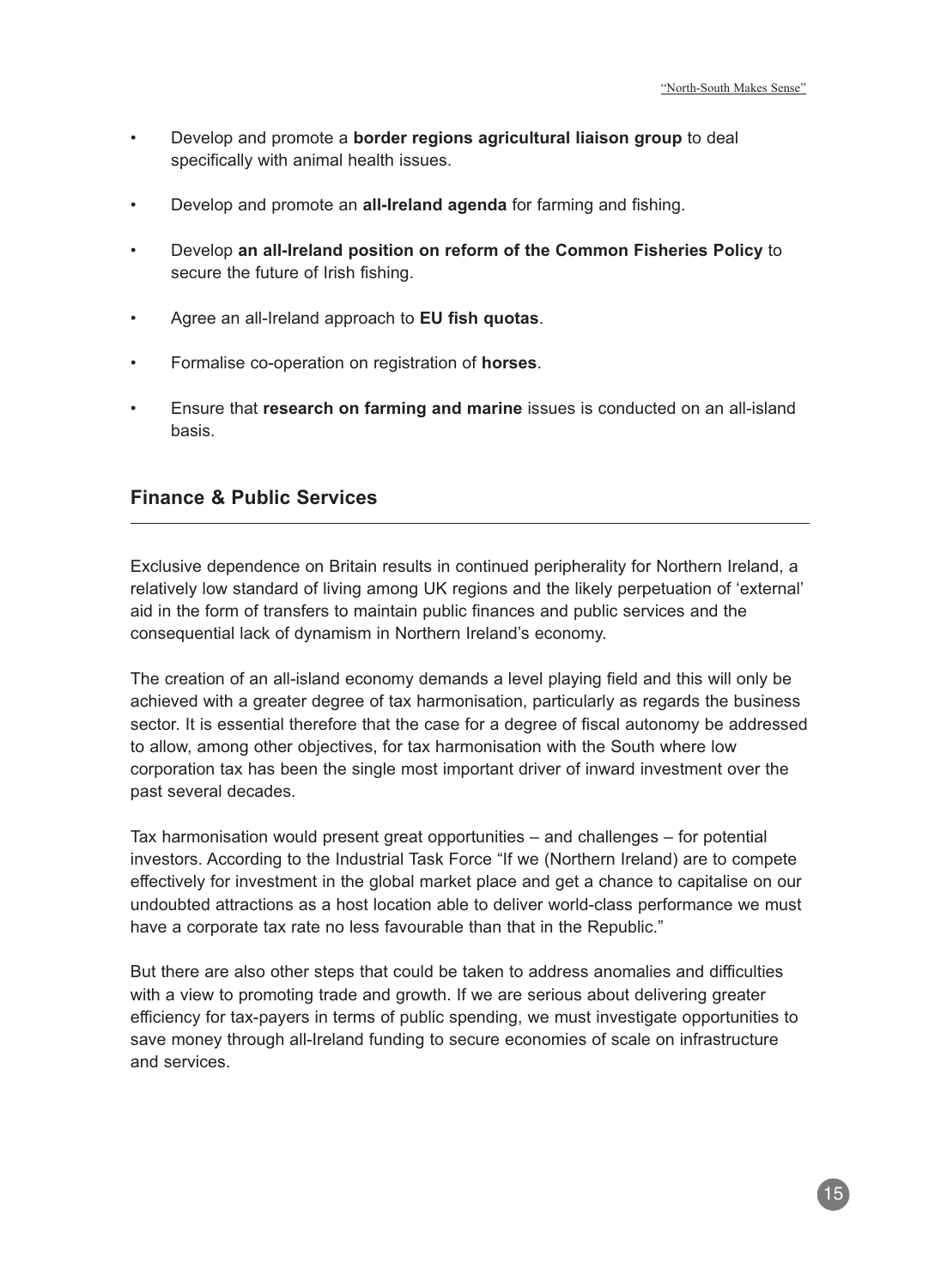Lack of co-operation on personal taxation and pensions make cross-border living and working unnecessarily difficult, which in turn has a negative effect on labour mobility and the broader economy. In this regard the SDLP is pressing for the implementation of the recommendations of the North-South "Obstacles to Mobility" Study commissioned in 2001 by the NSMC.

#### **Priorities:**

• Create a number of **all-Ireland funds:**

- **Strategic Capital Funds:** to support the type of infrastructure and capital spending referred to by Minister Brian Cowen (see transport and infrastructure section). Each jurisdiction would contribute to dedicated North-South funds for part of such spending, taking account of regional imbalance. The funds would be deployed through joint planning & spending to achieve shared benefits. Similar to the 'Executive Programme Funds' on an all-Ireland basis, they would be subject to cross-departmental bids and bids from outside government to promote partnership, innovation and efficiency. The investment decisions and their delivery would bring together the strategic capacities of the Strategic Investment Board (SIB) and its counterpart the National Development Finance Agency (NDFA).

- **Services, Community & Enterprise Funds:** to fund programmes and services rather than capital investment and to help counter the fall-off in EU funding. Like EU programs, they could support short and medium-term projects in cycles of 1-3-5 years with smaller amounts discretely committed. They would be available to the community & voluntary sector and for rural & community development and services. They could also support pilots and other cross-border public sector initiatives encouraging bids from departments and other bodies. They could further provide enterprise support through appropriate measures on both a sub-regional and national basis.

- **Common Fiscal Platform:** created through fiscal latitude, e.g. corporation tax (see below), tax concessions. These could be applied to particular geographic areas or economic sectors (e.g. for companies straddling the border, a facility to nominate one administration to deal with). InterTrade Ireland has worked and vindicated the SDLP argument on the benefits of co-operation on trade etc but we also wanted cooperation on investment and there is an urgent case for it. We need to ensure that, where there are labour shortages in respect of proposed jobs in the South, the North can benefit (see section on Enterprise & Trade).

**• Create a single all-Ireland corporation tax regime at 12.5%.** We acknowledge the challenge that this poses but submit in the first instance, that such an investment in our economy would pay for itself in returns to the Treasury within 10 years. There have already been breaches of the principle of a single tax regime for the UK in the concessions on climate change and the aggregates levy which rightly recognise the North's unique position (in the UK) in having a land-border with another state.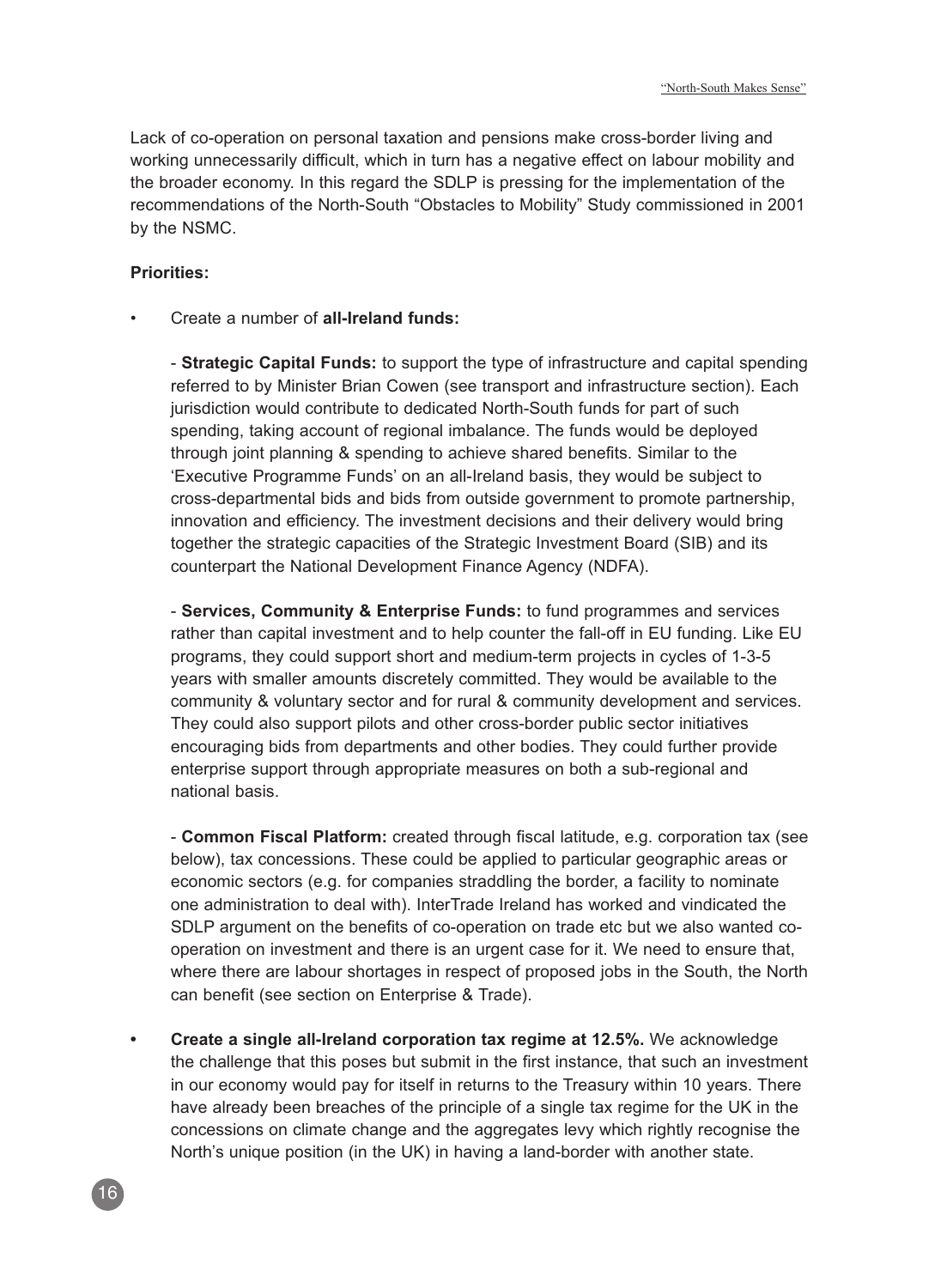We would further contend that the alternative proposals to promote business (such as tax concessions related to investment in marketing and R&D) would not add up to the same straightforward headline attraction for investment. The SDLPwould want to see increased returns to the public purse enable investment in strong public services and North-South development as part of the dedicated funds proposed above.

- Promote greater **co-operation** and information exchange between the **Comptrollers and Auditors General** on the island, with a view to improving value for money in public services in each jurisdiction given the similarity of challenges faced in delivering efficiency in services North and South.
- Promote **dual currency** use.
- **Remove tax barriers imposed on cross-border workers** those living on one side of the border and working on another-including the recommendations of the Study on Obstacles to Mobility. Workers could be allowed to nominate one administration to deal with in terms of paying income tax and national insurance/PRSI etc.
- Build on work of Centre for Cross-Border Studies, Co-operation Ireland and the Chartered Institute of Public Finance and Accountancy in running **joint training for civil and public servants. Increased exchanges and secondments** of public sector workers and civil servants can promote innovation and efficiency, enable sharing of best practice and support North-South development.

# **Health & Social Services**

The Health Services North and South face very similar challenges, such as long waiting lists and the need to upgrade and/or replace existing infrastructure. Co-operation can assist in addressing these challenges and pressures while joint strategic planning can ensure that the best possible use is made of resources and that overall a first class service is provided to people throughout the island in urban and rural communities. The Co-operation and Working Together (CAWT) partnership illustrates the benefits that can be achieved for people living in the border region by collaborative working between health and social care organisations on a cross-border basis. There are important opportunities to maximise investment in specialist services and equipment, for example, which would otherwise be unaffordable in either jurisdiction.

## **Priorities:**

• Extend and develop opportunities for **shared use of specialist facilities**, building on recent announcements on radiotherapy as well as ongoing ad hoc arrangements such as those between Altnagelvin and southern border county hospitals.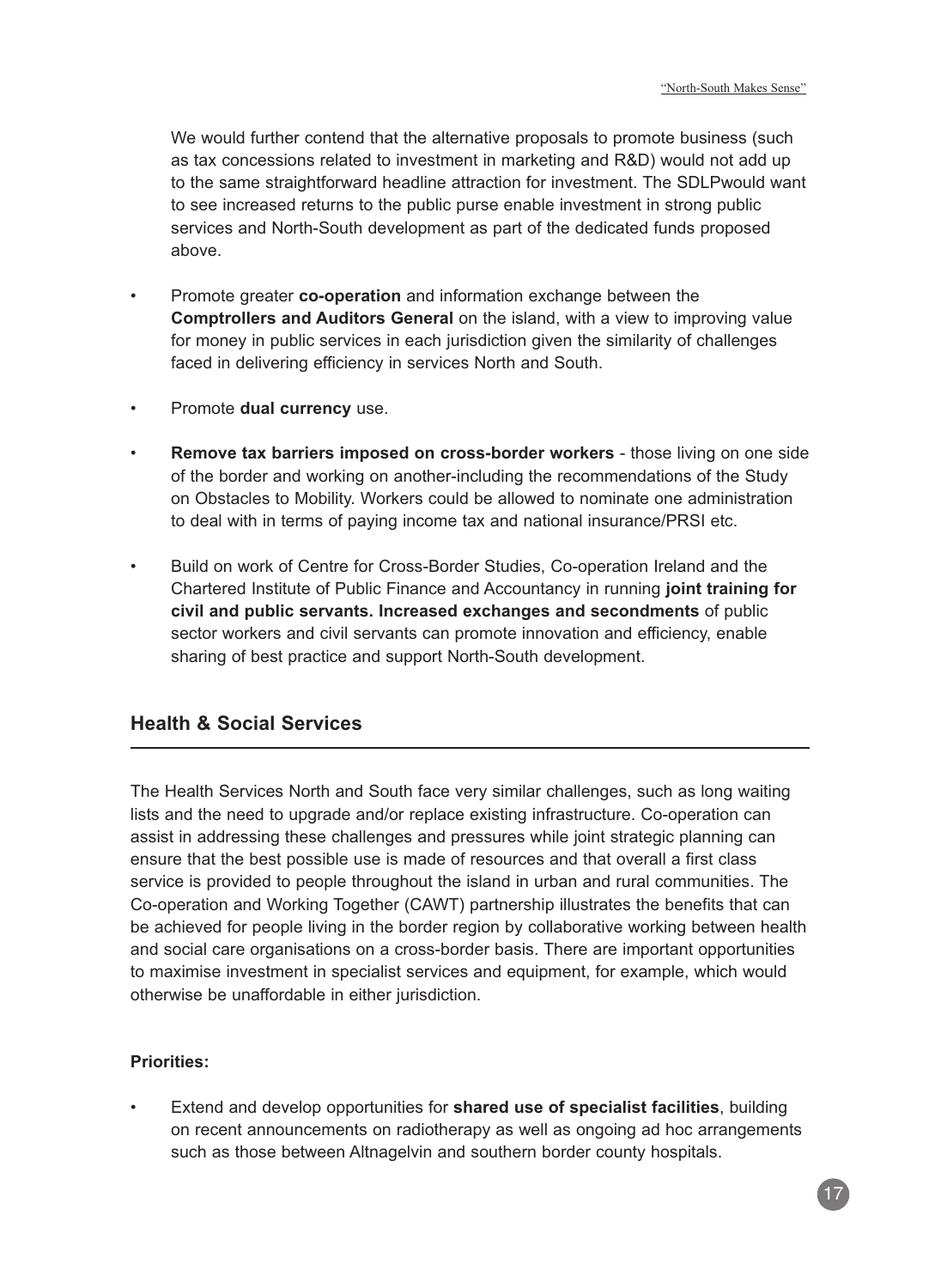- Advance **island-wide co-operation in the provision of Mental Health services** providing better services for child and adult psychiatry. An all-Ireland Conference on Mental Health would assist in the development of such an approach.
- Develop an **all-Ireland approach to suicide prevention**. Launched in September, Reach Out, the Irish Suicide Prevention Strategy is achievable and draws from international examples of best practice. By developing an all-Ireland strategy we can co-ordinate approaches and resources to reduce the alarming number of suicides on the island.
- Agree **shared provision of specialised units and services** for young people with **drug/alcohol addiction** and eating disorders. Given today's trends of increased underage drinking and the "binge drinking "culture, we should be planning to deal with the inevitable consequences of alcohol abuse and associated medical conditions on an all Ireland basis.
- Advance **mutual recognition of health workers' qualifications** and registration.

See also Public Safety section below.

# **Housing, Community & Rural Development**

From availability to affordability issues, the challenge of meeting housing demand has presented similar difficulties North and South. There is much to learn from sharing experience as we strive to ensure a cohesive community and a vibrant economy.

All-Ireland co-operation can produce new perspectives and result in mutual learning. It needs to be extensive, visible and ongoing, and involve the public, private and voluntary sectors. Likewise, the particular needs of border areas can best be addressed through cooperative approaches, sharing best practice and lessons learned.

North-South co-operation between social partners will produce knock-on benefits across other areas thereby helping to build relationships and advance North-South development generally.

The SDLP welcomes the recent initiative by the Centre for Cross-Border Studies and the Northern Ireland Housing Executive in establishing the North-South Forum for Sustainable Communities and believes the project has great potential.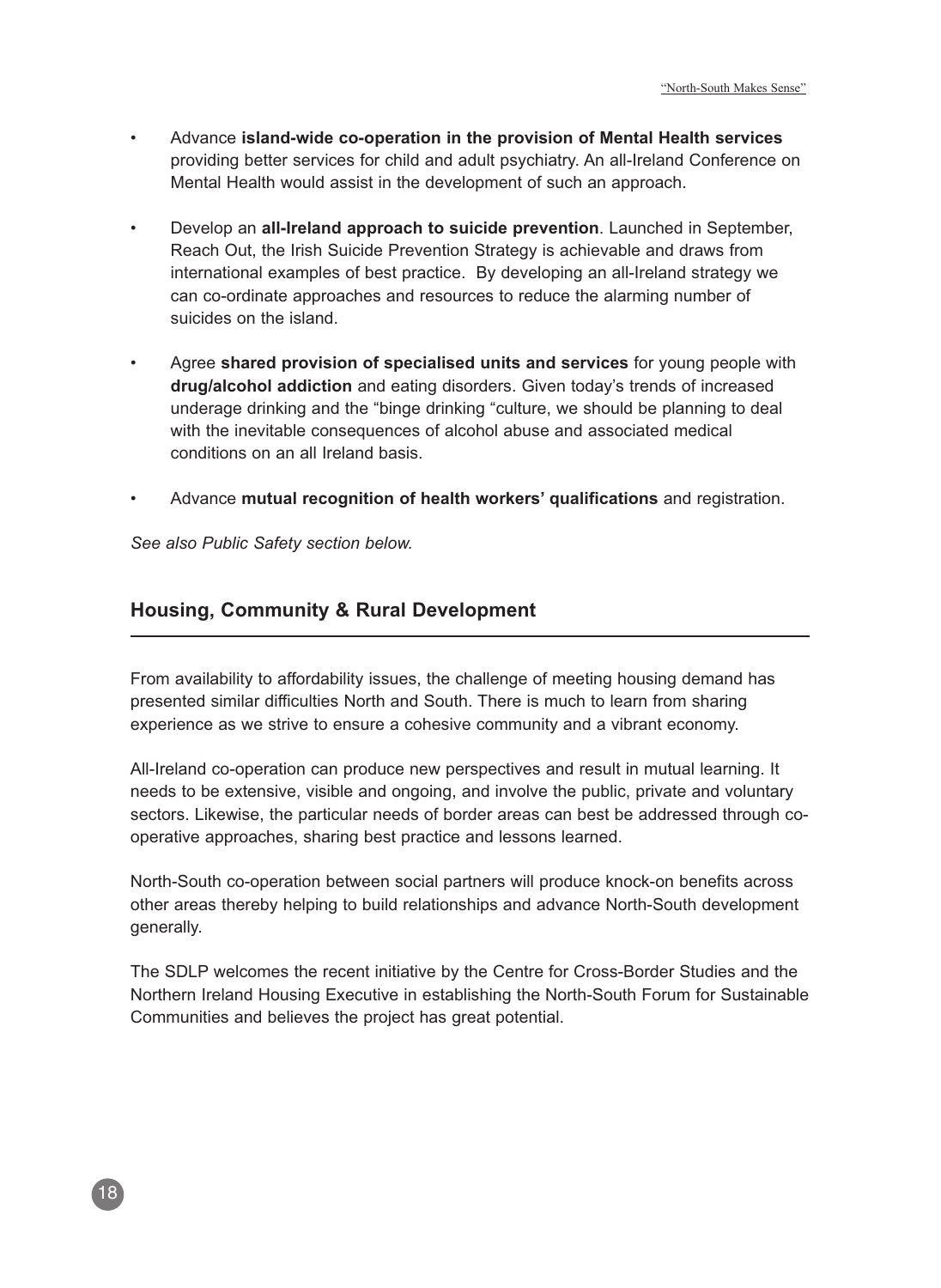## **Priorities**

- Co-operation in tackling problems of affordability issues for first-time buyers, sharing experience of programmes and approaches such as the Affordable Housing Scheme.
- Address the shortage of construction workers on an all-Ireland basis to deal with housing supply issues. North/South linkages should aim to facilitate free and easy movement of such skilled workers from south to north and vice versa.
- Advance co-operation on initiatives to promote sustainable rural development, particularly in border areas.

# **Human Rights & Equality**

The SDLP worked hard to ensure that human rights and equality underpinned the Good Friday Agreement, which seeks to establish a culture of rights across the whole of Ireland. As a party firmly rooted in the campaign for civil and human rights, the SDLP is seeking to ensure that every appropriate measure is taken to make those commitments a reality across the island. Much of this work can best be done on a North South basis.

We also believe that children's services merit a co-ordinated approach, particularly in border areas to ensure continuity and promote an all-Ireland approach on Children's issues.

In particular, it is vital that there is an all Ireland approach to Child Protection to permit cross border co-operation on vetting services and complementary management of Sex Offenders & Young Witness Programmes.

Equally, we believe that there is much that would be better done on a North South basis to deliver services for older people and for disabled people.

## **Priorities:**

## **Human Rights**

• Work to agree an **all-Ireland Charter of Rights**, to guarantee the highest standards of human rights throughout the North.

## **Race**

• **Develop North/South aspects of Action Plans against Racism**. Action against racism is a common challenge facing North and South. In both jurisdictions the growth of minority ethnic communities is a relatively new phenomenon – making coordination of approaches on this all the more important.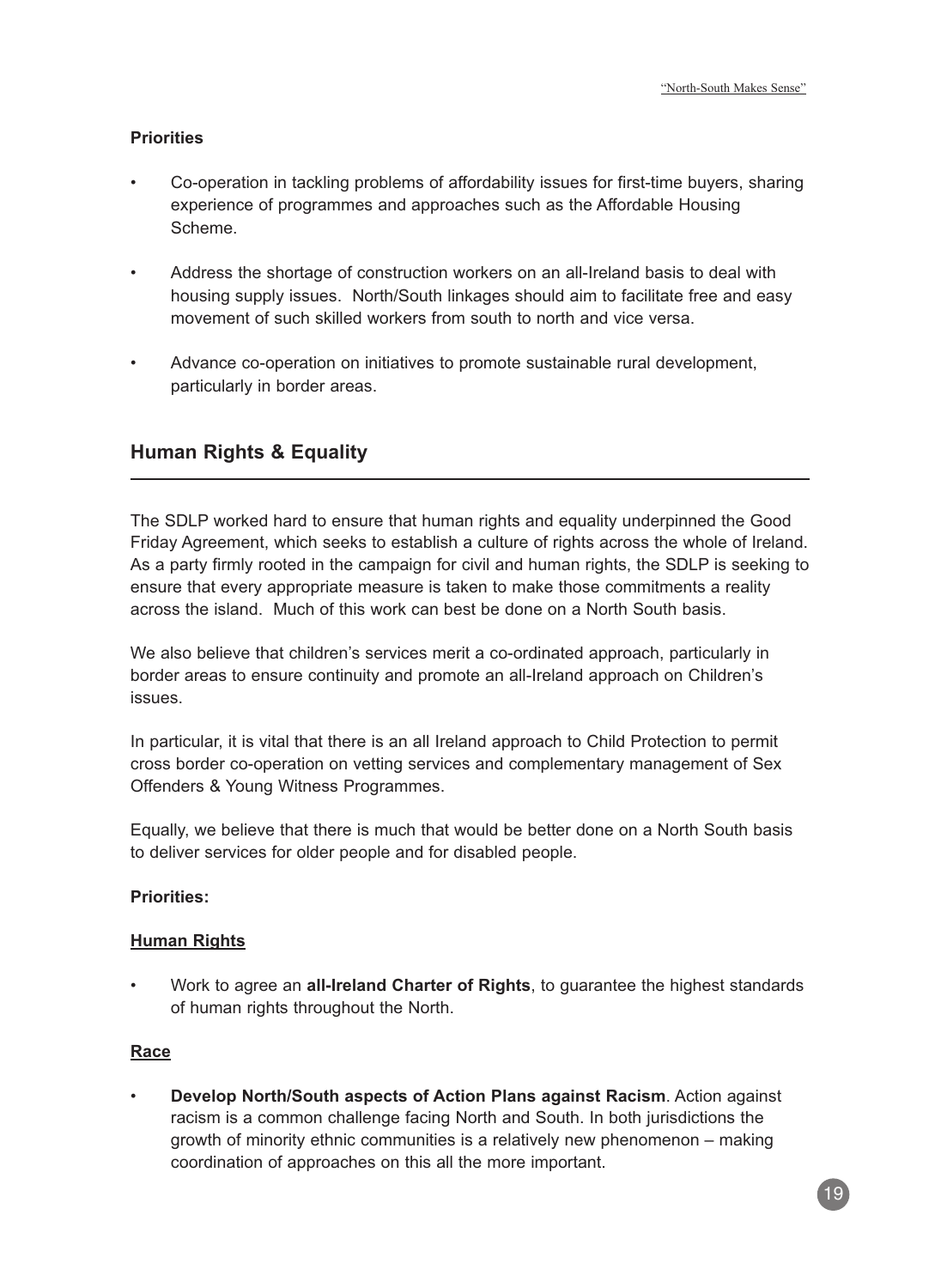• **Address Travellers' issues** including the right to appropriate accommodation including transit sites. Traveller accommodation is an all-Ireland issue which requires coordination in terms of planning – especially since there is cross-border mobility.

#### **Children**

- Establish a **North-South Multi-Agency Forum on Child Protection**.
- Create a **North-South Sex Offenders Register**, strengthen vetting and enhance co-operation in the management of sex offenders generally.
- Agree **joint policy on children's services**, especially in border areas.
- Develop **cross-border Delivery of Children's services** eg use of Young Witness Service in South.

See also section on Social Inclusion below

#### **Older People**

- **Address duplication of services and support groups** in the border areas e.g. carers' support groups.
- Create an **all-Ireland free travel scheme** and other travel incentives, such as the extension of free passports for pensioners in the North.
- Deliver a **co-ordinated safe home scheme**. Joint working would allow more funds to be spent directly on ensuring that older people feel secure in their homes.
- **Develop and deliver a services-framework for older people**. This may be a medium-longer term project but will prove beneficial given our ageing populations.

#### **Disability**

- Establish all-island **co-operation on identification of disability health issues** which would bring economies of scale.
- **Co-ordinate Employment Support Services** and address mobility issues and rural transport for disabled people, which would bring particular benefits for those living in border areas and would ensure continuity of service.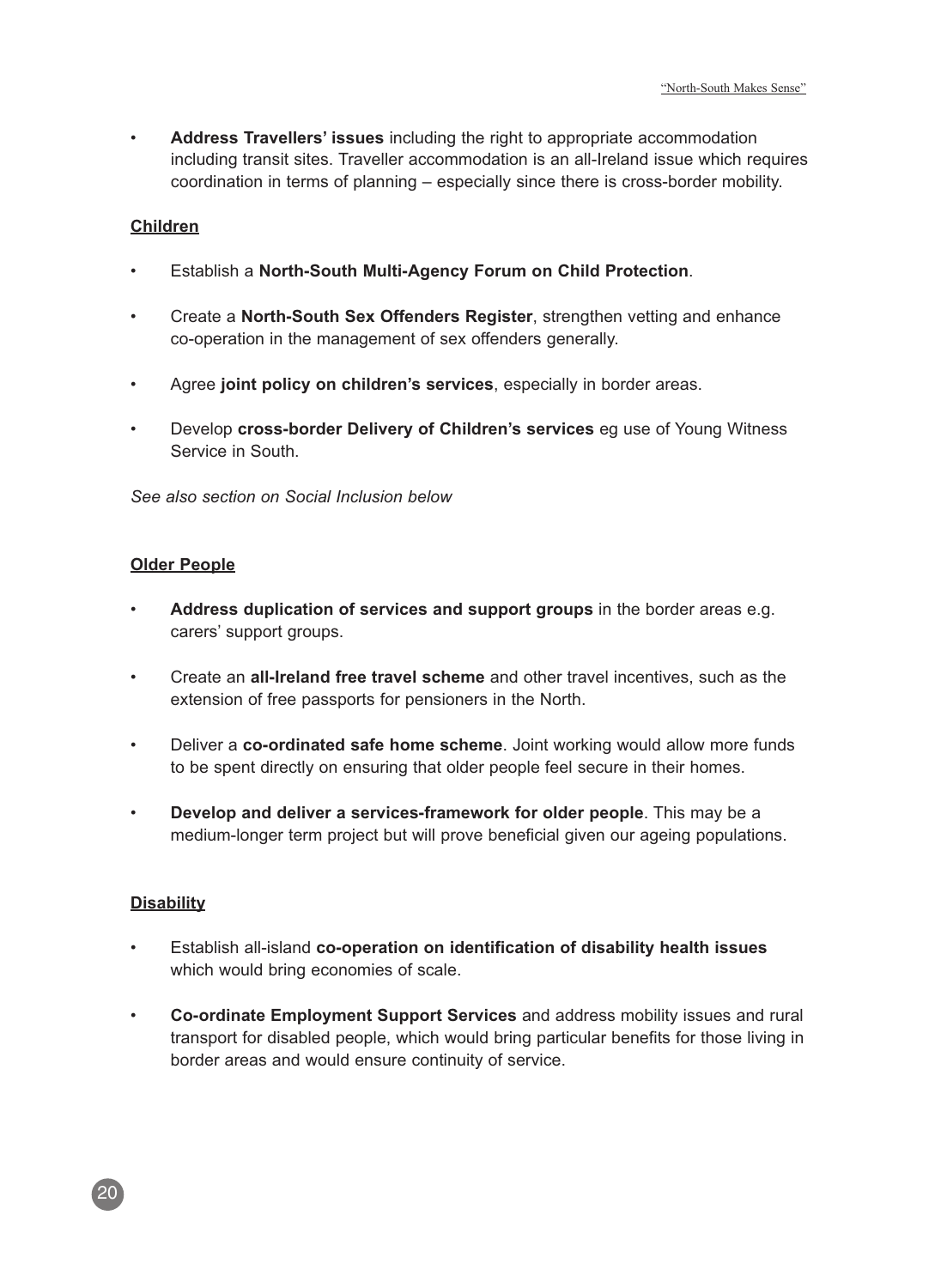# **Justice and Policing**

Criminals should not be allowed to exploit the border. There are clear opportunities to offer better public protection in respect of organised crime, drugs trafficking and sex offenders, through North-South co-operation.

While justice and policing matters are not yet devolved, that should not inhibit the Northern Ireland Office from working co-operatively with the South on them. Further, once justice powers are devolved, we believe that there will be enormous scope for increasing co-operation on a North-South basis.

Irrespective of all the political and bureaucratic difficulties, the SDLP wants to achieve the harmonisation of civil and criminal law, North and South.

#### **Priorities:**

- **Full Implementation of North/South Criminal Justice Treaty**. The importance of the work programme set out under the Treaty speaks for itself.
- Particular priority should be given to the **exchange of personnel** both on the criminal justice and policing sides (eg. court clerks, administrators, prison officers, police officers and even members of the Judiciary.) This would encourage sharing of good practice. It could also be used to combat the under-representation of Catholics at higher levels of the criminal justice system in the North.
- An **all-Ireland Criminal Assets Bureau** based on the stronger powers of the Criminal Assets Bureau in the South. This would mean an end to the bureaucratic difficulties caused by the limitations on the powers of the ARA at present (eg. they can only handle cases passed to them by the PSNI). It would also allow better targeting of cross border crime. The Criminal Assets Bureau believes that approximately 35% of its work has a cross border dimension.
- An **all-Ireland Law Commission** to research and promote harmonisation of laws between North and South.
- **Further joint co-operation between the Human Rights Commissions North/South**. Work in relation to the All Ireland Rights Charter should be completed – as envisaged by the Good Friday Agreement.
- An **all-Ireland Intelligence Agency** serviced by a joint PSNI and Gardai unit to combat crime and terrorism North/South. This could be a very important development in terms of All Ireland policing.
- **All-Ireland police training**.
- **All-Ireland Sex Offenders register** to prevent criminals exploiting the border.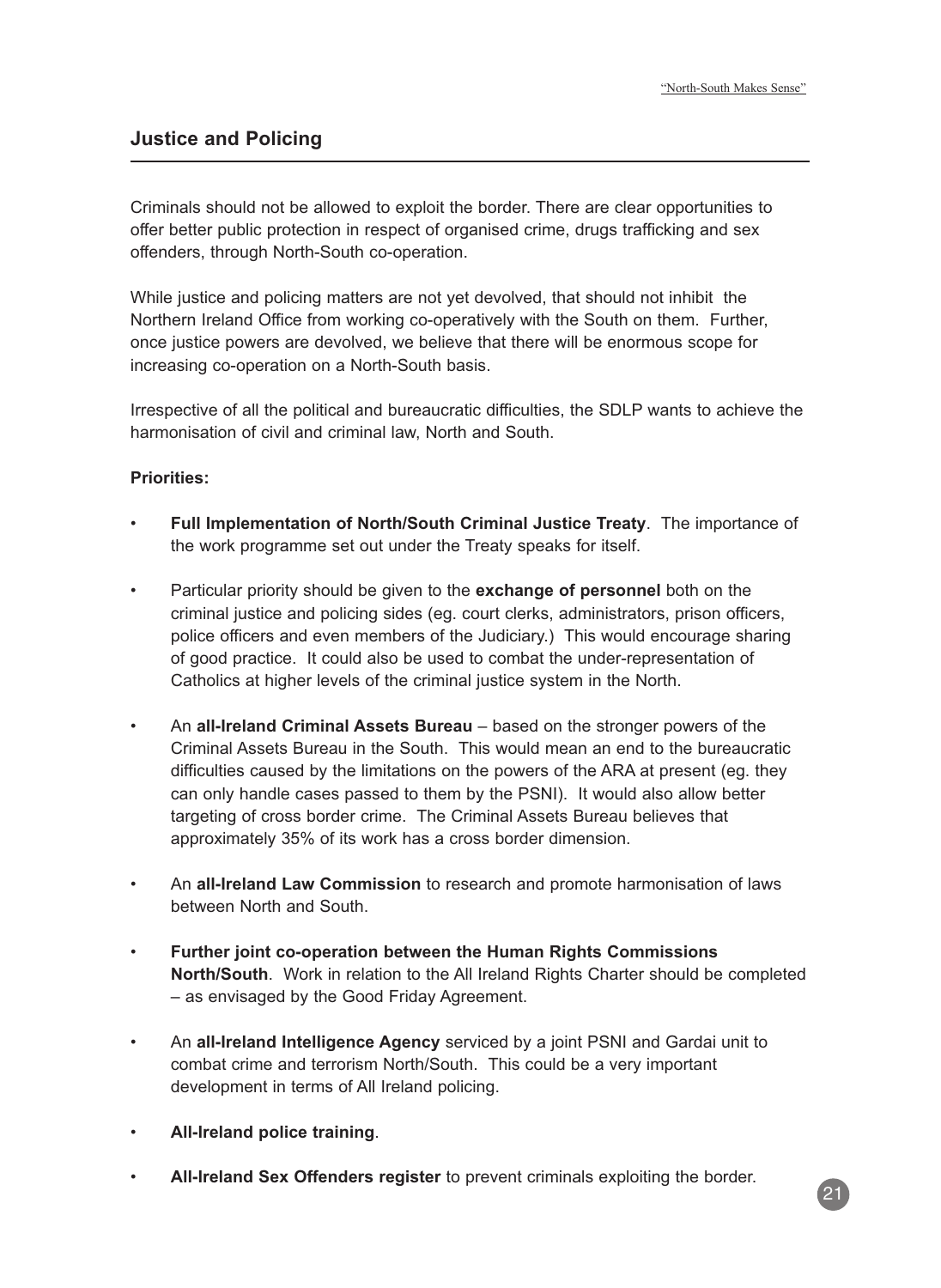There is enormous potential for emergency services to work together to benefit all on the island. Current debate on the possibility of an avian flu pandemic, underlines the need for further co-operation and development on this score. We welcome the establishment of the North-South working group on public health – the benefits of joint working were clear in respect of Foot and Mouth disease and future emergencies must not be left to chance.

## **Priorities:**

- Create an **all-Ireland Public Safety Body** to build on the successful collaboration on road safety advertising and education initiatives. This would promote a strong safety culture and work systematically to bring down the incidence of injury and fatalities arising from accidents in the home, at work and on the roads.
- **Harmonise road safety measures** on the island, including the creation of an enforceable penalty point system to operate regardless of jurisdiction as well as greater co-operation on enforcement generally. Co-operation on advertising has been effective and further collaboration between the National Safety Council, the Road Safety Council and their respective government departments, could help to address the high road traffic accident rates on border roads.
- **Formalise and develop existing co-operation between emergency services** to ensure a rapid and co-ordinated response to save lives and alleviate staff pressures in the case of major incidents.

# **Social Inclusion and Social Security**

Despite the relative wealth of both jurisdictions, we share high levels of poverty and inequality. Child poverty levels North and South, for example, are some of the highest in Europe. We face many common problems in addressing such an appalling situation and have much to gain from working together, particularly in border areas. Co-operation in research is essential to broadening ideas and suggesting policy lessons.

Progress is being made in respect of sharing information on social security entitlements North and South through advice networks and agencies but there remain significant problems in respect of pensions transfer.

#### **Priorities:**

• **Comprehensive all-Ireland research on anti-poverty measures**. The Economic and Social Research Institute in Dublin and the Economic Research Institute of Northern Ireland should be supported in joint working.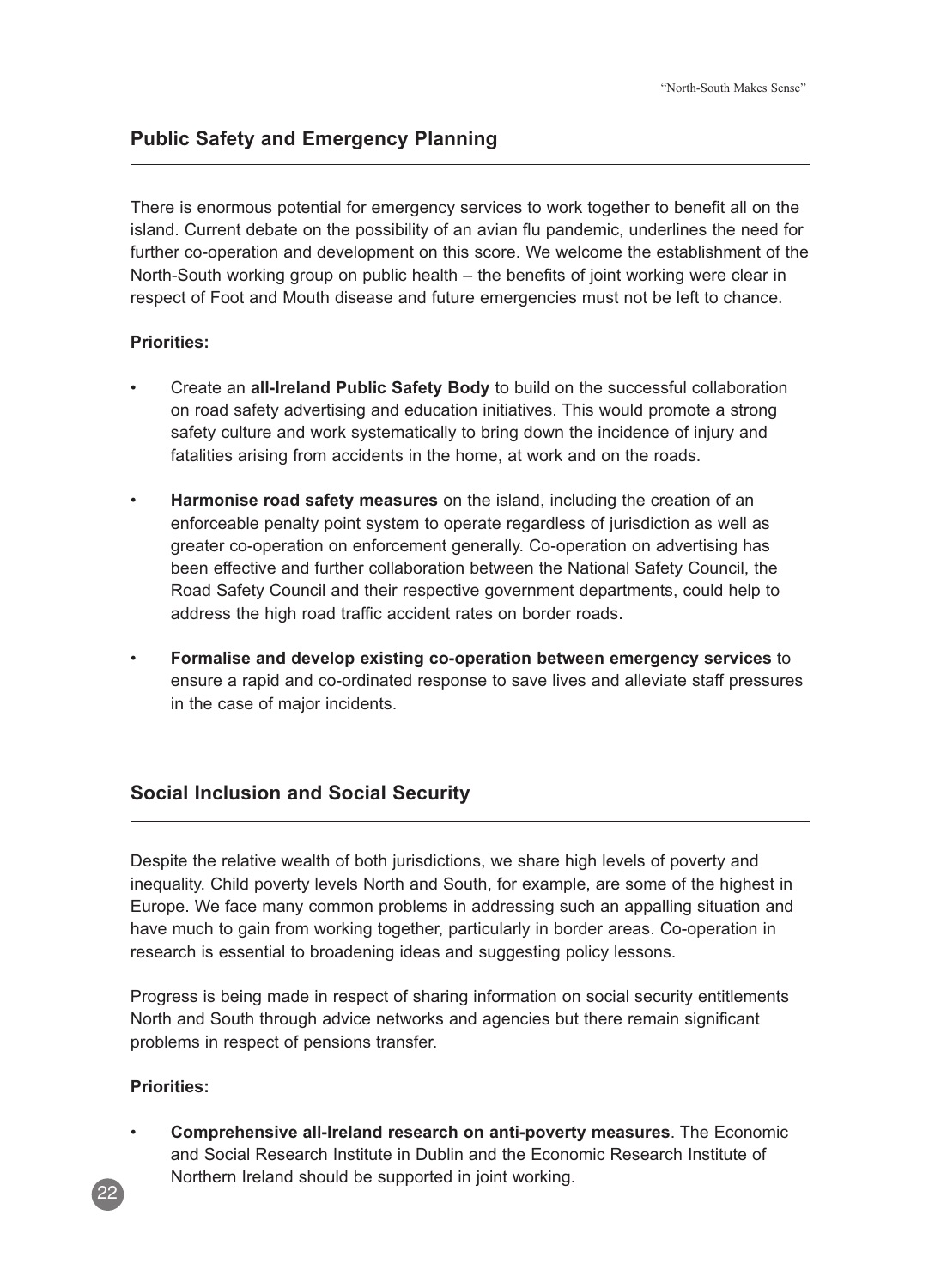- **Sharing of experience in respect of the anti-poverty measures** North and South and their relative successes and failures in tackling inequality, poverty and social exclusion. Southern policies specifically targeted at the most vulnerable in society, particularly older people, must be highlighted and visibly endorsed, e.g. free passports for older people.
- **Co-operation on EU funding** securing and implementing the PEACE II extension and in negotiating new funding for the island for the 2007-13 period.
- Negotiate arrangements to **make pension schemes transferable** to ensure that workers and pensioners are not disadvantaged by moving jurisdictions.

# **Transport and Infrastructure**

As recent projects have proven, there are tremendous benefits to be gained from closer working and joint planning on major infrastructure projects. Indeed, as the Minister for Foreign Affairs, Brian Cowen, pointed out in his speech in Derry in April 2005:

"the combined spend on infrastructure on the island, North and South, over the next ten years could be of the order of €90 to €100 billion. That is a possibility of potentially profound significance. Surely, it makes the most basic sense that we should pool our thinking, planning and resources to ensure that the potential of this unprecedented opportunity for the future is maximised to the full?"

## **SDLP Proposals:**

- **Create an all-Ireland transport and infrastructure body** to produce a strategic development framework for the island, networking air and sea ports and economic corridors and co-ordinating key projects such as the construction of TENS (Trans-European Networks). The body should assist in the planning and development of infrastructure on a North/South basis, co-ordinating the Investment Strategy Northern Ireland with the National Development Plan for 2007-13.
- **Co-ordinate and upgrade the North-South rail network** particularly the Dublin/Belfast and Belfast/Derry rail routes with extensions to the Donegal and North West corridor. The Enterprise timetable requires further work, as the current schedule does not meet the needs of commuters. Greater North/South co-operation is needed on rail safety to meet the standards required for the implementation of EU Rail Packages.